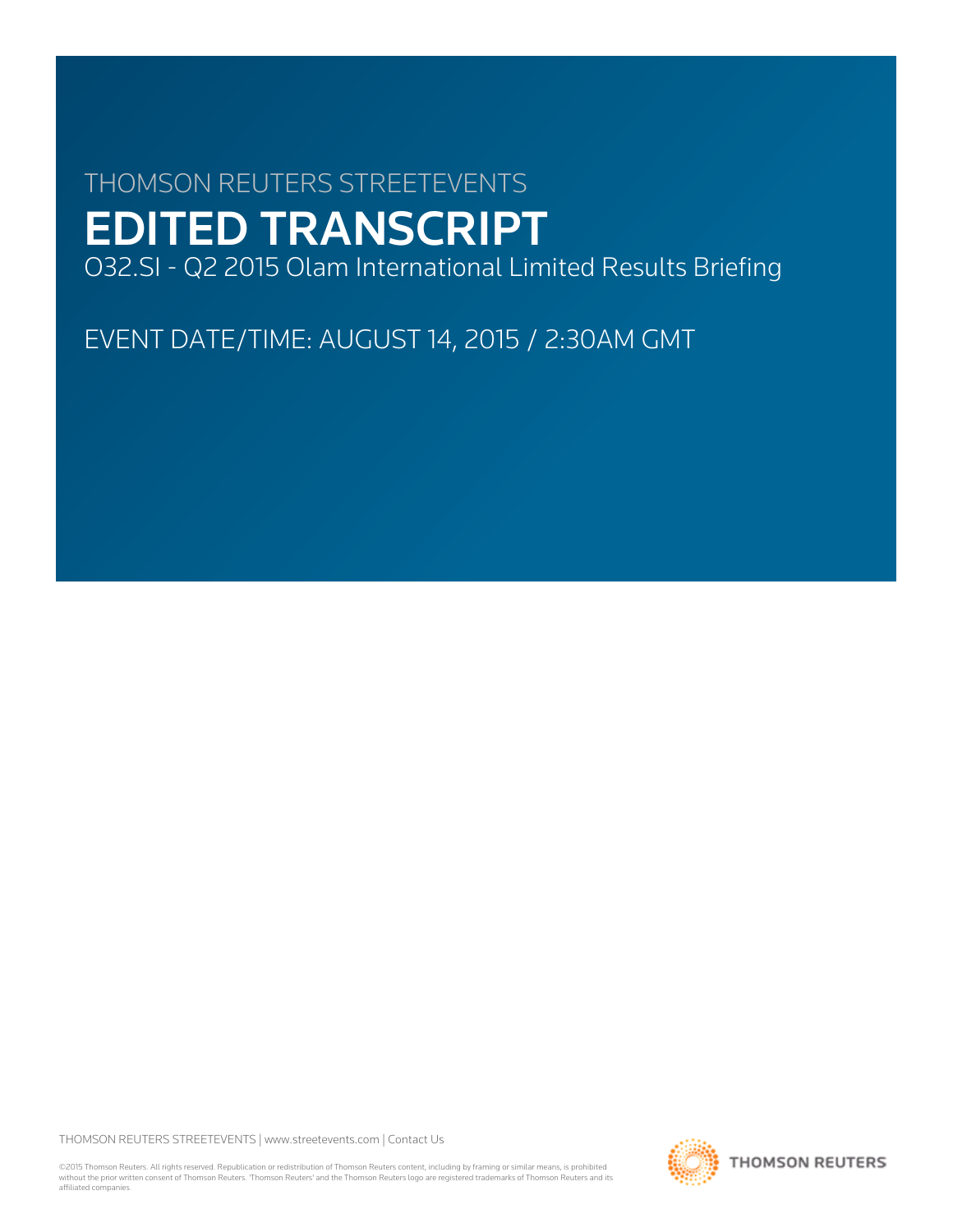# **CORPORATE PARTICIPANTS**

**[Hung Hoeng Chow](#page-1-0)** Olam International Ltd - Associate General Manager, IR **[A. Shekhar](#page-1-1)** Olam International Ltd - Executive Director, Finance and Business Development **[Sunny Verghese](#page-7-0)** Olam International Ltd - Co-Founder, Group MD and CEO

# **CONFERENCE CALL PARTICIPANTS**

**[Chuck Spencer](#page-7-1)** Morgan Stanley - Analyst **[Gurdip Singh](#page-9-0)** Press Trust of India - Media **[Miyuki Tani](#page-11-0)** Nikkei - Media

# <span id="page-1-0"></span>**PRESENTATION**

#### **Hung Hoeng Chow** - Olam International Ltd - Associate General Manager, IR

Ladies and gentlemen, good morning and welcome to all of you to our results presentation for the period ended June 30, 2015. It's my pleasure to introduce our senior management team today who is with us at the presentation, although you're already very familiar with them. Our Co-Founder, Group Managing Director and CEO of Olam International, Sunny Verghese, who is seated at your extreme right at this table. Next to him is our Executive Director for Finance and Business Development, A. Shekhar. On his right is our President and Group Head of Corporate Finance, N. Muthukumar, and I'm Hung Hoeng from Investor Relations.

Before I move into the agenda, I would like to bring out the cautionary statement on forward-looking statements so that you are aware.

Also I'd like to draw your attention to our change of financial year that we had announced earlier. Our financial year-end will now be in end December instead of end June. As part of the transition to the new fiscal year, the numbers we are presenting here on the slides, press release and management discussion and analysis statement are for the second quarter and half year ended June 30, 2015 on the new financial year basis, i.e. from January to December, and are compared to the prior corresponding periods. However, for statutory reporting purposes, the results are presented as the quarter and cumulative 12 months ended June 30, 2015 as the current fiscal year is from July 1, 2014 to December 31, 2015.

<span id="page-1-1"></span>Now on to our agenda. Shekhar will present the financial highlights for the first half of 2015, the January to June results and take you through the segmental analysis of the results. We will then open up for question and answer. Shekhar, we would like to invite you to the rostrum to present. Thank you.

#### **A. Shekhar** - Olam International Ltd - Executive Director, Finance and Business Development

Thank you Hung Hoeng and good morning ladies and gentlemen. Thanks for joining us today for our quarterly briefing and we are pleased to announce a good set of results, which you will have seen by now.

As Hung Hoeng already outlined, we are now discussing all these results based on a H1, which is a Jan-June half or April-June quarter. And we have had a fairly strong profit performance, almost 48% in terms of PATMI growth compared to the last half and almost a double PATMI for the quarter.

Must caution that our Q2 last year was a weak quarter. Notwithstanding that, it's been a very good performance. Underlying EBITDA has grown across most of our business platforms. There have been a few exceptional performances in our nuts and spices segment that I'll touch upon briefly. There have been a few not so good performances in our food and staples business, which I'll also touch upon. And last year in this quarter we had a very good performance from SEZ, which is not there for this year and that business, as you know, is a lumpy business.

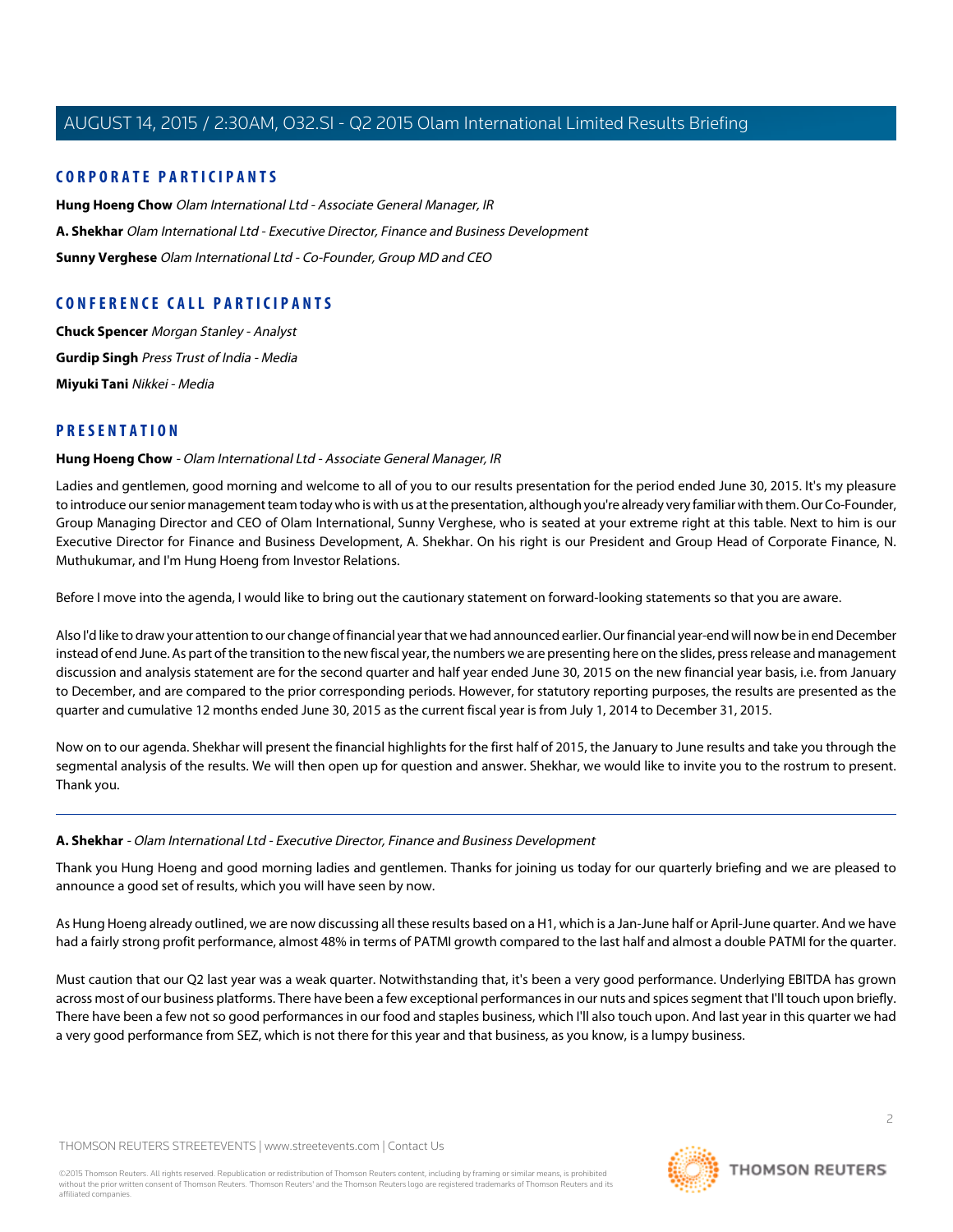But notwithstanding the usual ups and downs, the standout performances and the not so good performances, overall EBITDA has grown 2% for the half year and about 6% for the quarter compared to the corresponding period. We're quite pleased with how all the platforms are positioned for the coming six months.

As far as the reported PATMI is concerned, for the half year there is a -- it's lower by 70%. But most of this is on account of movement between exceptional items which are there in the first quarter of last year versus the first quarter of this year. Two major things that contributed to a large profit last year was the PureCircle revaluation and the gain on the sale and leaseback of orchards that we had announced in Q1 of last year. And in this year in the first quarter we had a loss on account of buyback of the bond which, was a one-time cost which we incurred to -- which will potentially have a saving of SGD55m to SGD60m per annum over the next three years.

So removing the effect of these exceptional items in the last period, in the last year same period and this year we have a reported -- we have an operational PATMI, which is the figure that we want to focus on for the rest of the presentation, which has grown about 50% for the first half of this year.

So that's on the overall earnings position. As we have always highlighted over the past few years, that there are two major balance sheet areas that we stay focused on while we deliver profitable growth.

The first is positive, ensuring that we have a positive free cash flow. I'm pleased to announce that for the first half we have a positive free cash flow of SGD135m. This is after the investment of roughly SGD235m in MMI which was not really a planned CapEx, but an opportunity that came our way. And we are very pleased with how that acquisition has been closed, integrated and it's already earnings accretive even in this period that we are, the short period that we are talking about.

As far as the gearing is concerned, it remains around the same levels of 1.82, which is below our 2 times target that we had signaled.

And so apart from the earnings growth we are also pleased with the underlying FCFF generation as well as the gearing, maintaining the gearing despite some of the investments that we continue to make.

On the financing front, obviously a lot of you are aware, we have been talking about this over the last four quarters, in terms of the series of steps we are taking to optimize both the cost and tenure mix of our overall debt portfolio. And that's already contributed a fairly significant part to our earnings growth in this period. Compared to almost SGD245m net finance cost, we have about SGD225m for this year.

One part I want to just signal that in the second quarter you'd see that we haven't seen the full cost reduction flow through. It's primarily because we have taken a lot of very high-cost local borrowing in areas which were in markets where there has been a steep devaluation, specifically calling out Nigeria, Ghana, Mozambique etc, and that's offset some part of the cost reduction. So the cost reduction still continues to flow through in terms of our overall US dollar debt cost, but has been offset somewhat in Q2 because of the higher cost of local borrowing.

The one-time charge I already mentioned, which was announced in Q1 itself.

So beyond those aspects, two other things. We'll stay focused on ensuring that we still back growth. The MMI, the McCleskey Mills transaction which was closed in January this year has been fully integrated, has gone off very well. We're very pleased to report that the earnings for this period have been slightly ahead of our plans. Most importantly, the team that we've got along with the unit is excellent and has integrated very well with our existing US peanut business, and we're very happy with the progress of this transaction so far.

There's been a lot of news in the recent past about the ADM transaction getting dramatically delayed etc. etc. I just want to set all doubts at rest on that front. We had announced when we met in the last quarter that we'll conclude this transaction, likely to conclude this transaction by the end of Q3. Probably this might flow through into the first half of Q4. But during this period we've got all the regulatory approvals and that's been secured. The Cargill transaction which was another transaction that has been quoted has also got completed. And, as far as we are concerned, we are on course to completion of this transaction in early Q4 and there is really no change in that.

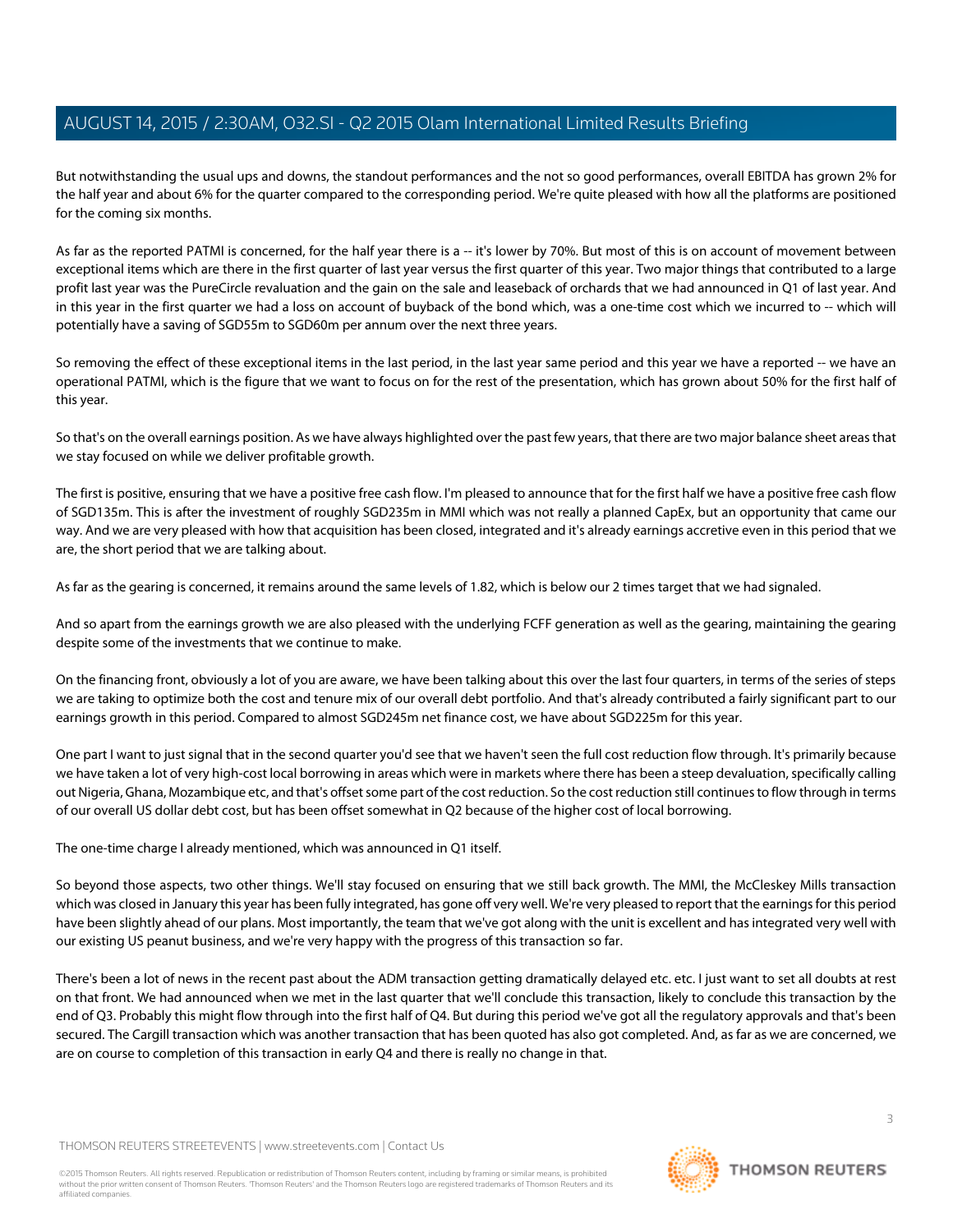Any of the actions that are being completed right now is more on account of separating the cocoa business from the larger ADM business, which has to be carved out before we can take it over. And that has both structural issues to be resolved as well as IT standards to be completed, and which are more operational in nature and should get concluded in time. So at this point in time we don't see any delays or any uncertainty about the closure of that transaction and I just want to put that at rest right upfront.

Lastly, but not the least, we are pleased to, the Board is pleased to announce that an interim dividend of SGD0.025, which will be paid out on August 31. The book closure date is on August 24 and the payment of the dividend will be made out on August 31. So that's the big picture.

Moving on to a bit of the details in terms of the P&L first, I'd like to call out first the issue on volumes. And that is a reduction and to be honest we are quite pleased with that reduction because the reduction in volume is coming out of either discontinued operation or our exiting lower margin businesses. And that's good news from our perspective. We see growth and continued growth in most of our prioritized platforms and we stay focused on extracting more margin out of our current investments rather than chasing pure volume growth.

So there is no slowdown in our prioritized platforms and the big chunk of reduction that you see in volume is primarily coming out of the food staples and packaged food business, and probably more than 80% of that is coming down because of the exiting some of the grains businesses that we announced in the first half of last year, specifically in Australia and South Africa, as well as some of the timber business closures and a bit of closure -- a bit of volume reduction because of the closure of our cashew in Nigeria.

So those were some of the discontinued operations which has had an impact in terms of like-for-like volume comparison, but we feel quite confident in terms of the underlying growth in volumes in our prioritized platforms, the platforms that we want to back.

As far as the other point to call out here is that, for those of you who look at the bio gain as a separate item, between these two periods what was a profit of SGD8.4m in the first half of 2014 is now a negative SGD33.4m, so roughly a SGD43m move, which is absorbed in our EBITDA. So our EBITDA growth on a nominal basis is 2% for the half year and 6% for the quarter, after netting off this loss.

The impact between EBITDA and PATMI is on account of really lower finance costs that I've mentioned as well as a lower minority interest for this period. A chunk of that is also explained by the SEZ, which was a profit in Q2 of last year and is not there this year. So that's broadly the overall P&L analysis.

Moving on to segmental and looking at the overall EBITDA and invested capital, which is the two metrics that we look at for each of our segments, on an overall basis EBITDA growth, we have talked about.

Invested capital has grown marginally if you compare on a June-to-June basis, much lower if you look at a December-to-June basis. The fixed capital increase is really on some of our regular maintenance CapEx, planned CapEx that had been announced earlier, as well the McCleskey acquisition, set off by the divestment of 25% share to Sanyo. So fixed capital movement was pretty marginal.

Working capital is ahead compared on a June on June basis and that's primarily because of a slightly increased cycle time mostly on account of inventory, higher inventory that we are holding, which should get shipped out. It's more a normal operating cycle issue and nothing to be worried about. Overall otherwise, with the price reduction, we expect working capital to stay well in control.

Looking at the segmental analysis, the standout performance has been really across the board across the nut, spices and vegetable ingredients business.

The almond business has done very well both in Australia and the US, obviously helped by the strong almond prices, which are at historically highs right now. It's also been helped in the recent past by the Aussie dollar devaluation and that also has obviously impacted our costs positively in this particular case. So the almond business is in good shape and looks likely to continue that performance over the next half and I guess eventually it is well ahead of our plan performance.

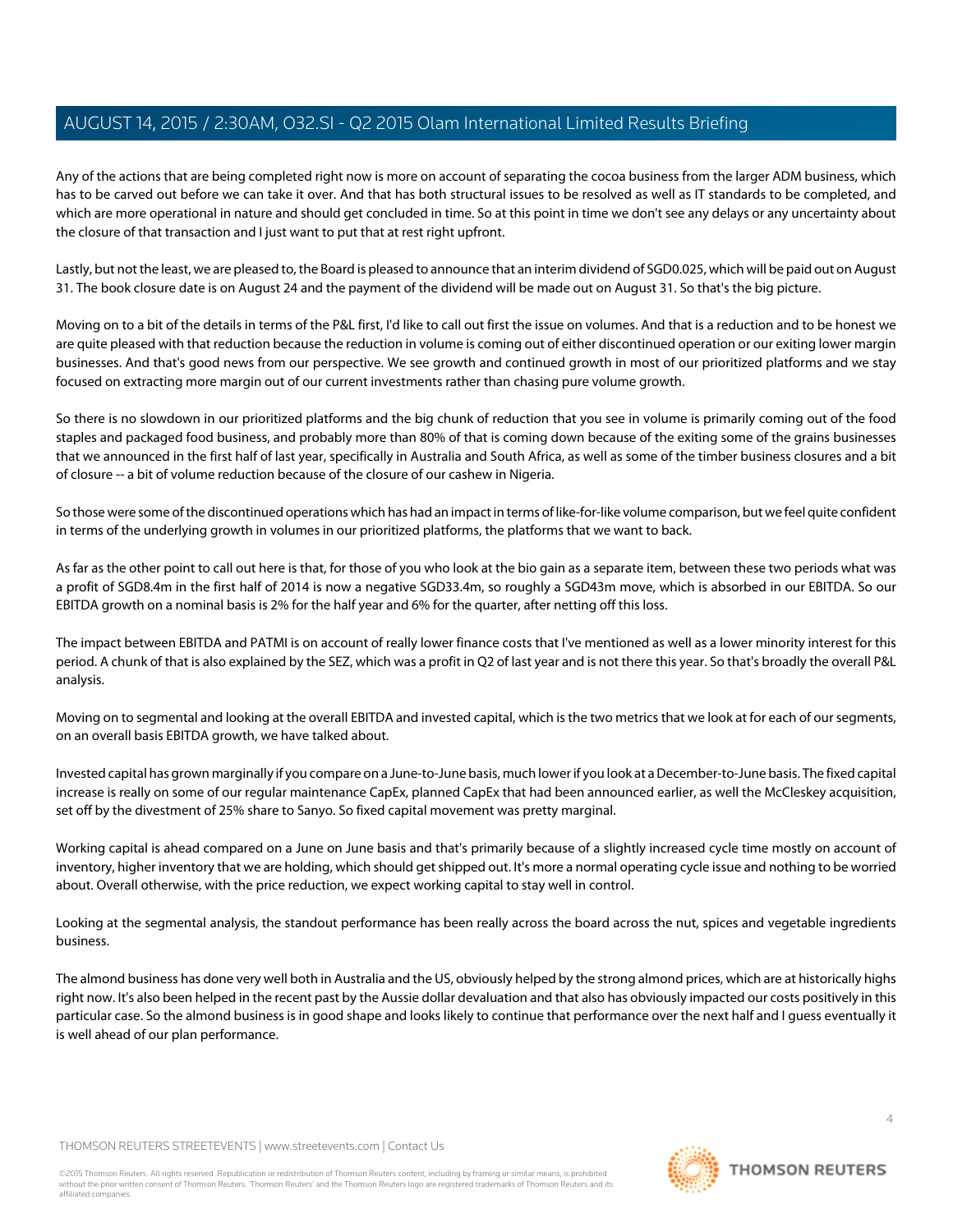The peanut business in the US, as I've mentioned, is also doing well. And the cashew business as well as the hazelnut business, which was a bit of a underperformance in the second half of last year, that's also come back quite strongly.

So on an overall basis the nuts business seems quite well positioned. The only potential concern is in Argentina where a steep fall in peanut prices as well as the volatility in the currency is causing us some concern and we're looking at it closely. But otherwise the rest of the nuts business looks very solid and well-positioned even for the coming months or coming quarters.

The spice and vegetable ingredients business is also doing very well in the US. It has done much better than plan in the US, the onion and garlic business specifically. And also the tomato business is doing much better than in the past. So those businesses are well -- in very good shape. The rest of the China business, India business is probably not going as well as planned. But they are in relative comparison smaller parts of that business.

On an overall basis, we feel quite pleased with the performance on this segment which has done probably better than we planned for, some part of it because of market, specifically for the almond business, but otherwise quite well-positioned competitively.

Invested capital increase is predominantly because of the acquisition of the McCleskey Mills as well as a bit the impact from the higher prices on hazelnuts and almonds resulting in a higher, slightly higher working capital.

Moving on to the confectionery and beverage ingredients, the two businesses here, cocoa and coffee, both are pretty much contributing equally.

The coffee business has undergone, in terms of market price has undergone a lot of volatility. Last year it was on a run up. This year in the last few months it has come off quite sharply, and in the recent last week has gone up and come off.

So it's been quite volatile, led predominantly because of the LatAm currency. And there's steep devaluation in LatAm currencies. Obviously Central America and South America is a very large contributor to coffee. And that's impacted a lot of coffee pricing. We feel quite well-positioned in all our origins and while there is this volatility we are quite well positioned to manage it, have managed it quite well and look to seeing some opportunities coming out of this in the coming months.

Similarly on cocoa, the market has been quite firm and bullish. There is some amount of -- there was some amount of concern because of the Ghana cocoa shortfall, which has led up to a rise in the market. Again, we are quite well-positioned within that business.

And both these businesses have shown reasonable growth in the first half. A lot yet has to happen in the second half and we will look forward to pushing ahead. Obviously a big change to this segment will happen when ADM happens in Q4 and that will impact both EBITDA and IC quite significantly going forward.

Food staples and packaged foods has six businesses and we have quite some different performance situation across those six businesses.

To call out first, the grains business, which is quite well-positioned. The West African milling business is doing very well. The Black Sea business from Russia as well as the Middle East business is doing very well. So the restructured grain business post the exit from some of the discontinued operations is quite well-positioned and we're quite pleased with it.

The sugar trading also, which is now a much smaller niche business for us, has also performed well, and so has the rice distribution business. There is a little bit of uncertainty in Nigeria, but we feel that's within the usual course of business and the business in itself is quite well-positioned to capitalize on whatever opportunities there are in Nigeria also.

So those three businesses have done -- are at plan or slightly ahead of plan. The three businesses that have been underperforming and for different reasons are really the dairy business, primarily on account of the Uruguay upstream operation, the packaged food business, which was quite badly affected by the steep currency devaluation in Nigeria and Ghana, and the palm business which has been more recently hit with both the steep devaluation in Mozambique as well as lower palm prices, which has impacted especially our earnings from SIFCA.

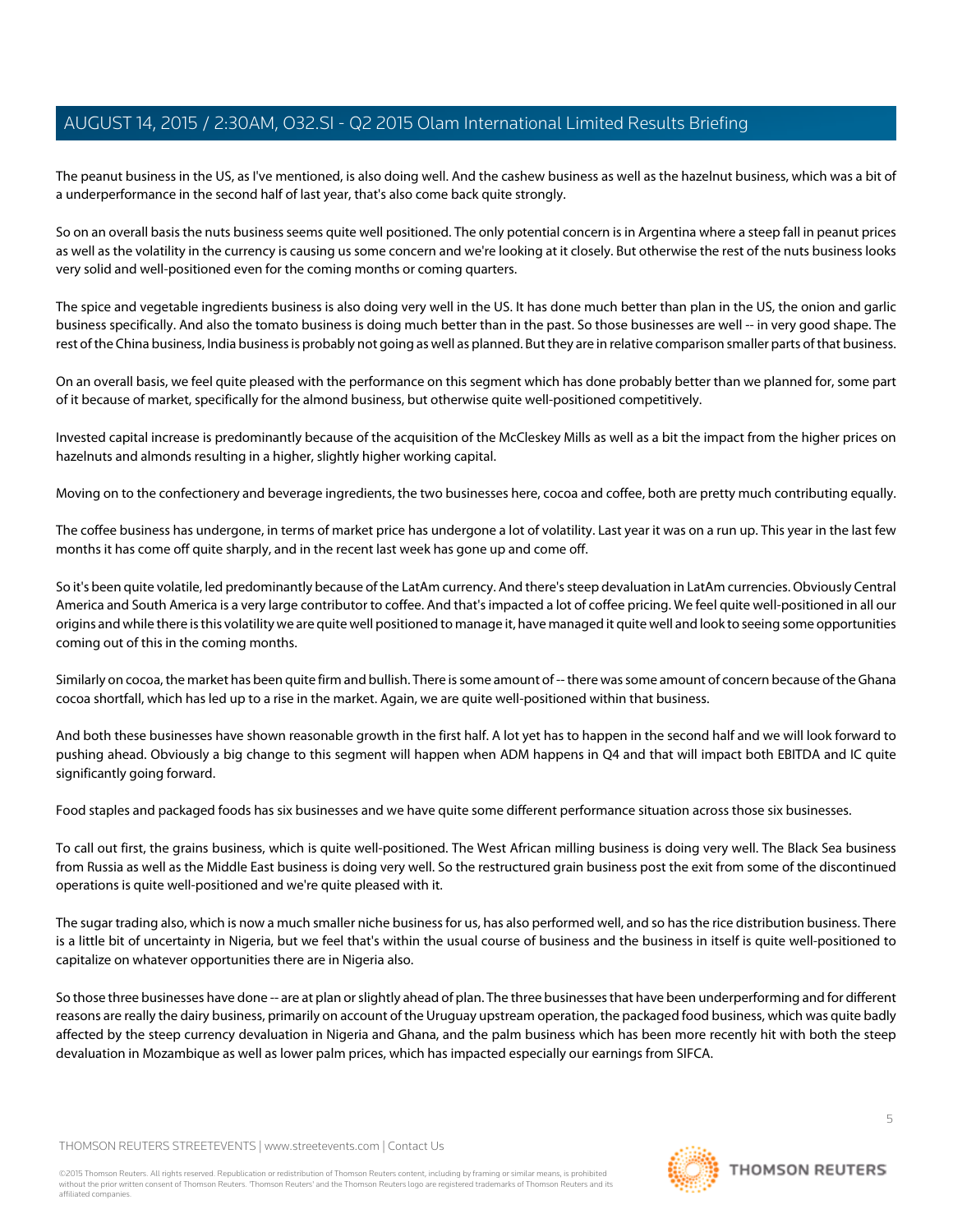But if I were to address it in the reverse order, the palm business is a cyclical situation and we believe that we'll come out of this quickly. It has had an impact for the first half, might have some continuing impact in the second half, but we believe that the business otherwise, the investment that we have made and what we have on the ground, we feel quite confident that it's a cyclical issue which will get resolved quickly.

The packaged foods business which had two very tough quarters, the fourth quarter of last year and the first quarter of this year, the trajectory has improved in Q2. Actually it's done better than what we anticipated. The currency uncertainty still remains and therefore we don't want to take that away. Both in Nigeria and in Ghana the currency has been quite volatile. The oil price impact on both these economies is quite high and therefore there is likely to be continued uncertainty. We'll watch it very closely.

But I must say that we have managed the currency volatility, specifically in Nigeria quite well because of our ability to move into a lot of local borrowings at a cost-effective manner, net of currency implications, as well as how we can manage because of the usage of our own dollar proceeds because we have a large export base in Nigeria. And that helps us manage that volatility better than most of the other participants. And hence again, while those two packaged foods business has performed below our plan, but is better positioned for the second half in our opinion.

Coming to dairy, I think there we have two issues. One is the operating performance of Uruguay that we have talked about in the past. We've been talking about that over the last few quarters. We had made various changes in terms of the operating structure, which again I highlighted in my last quarterly briefing, and we have seen improvements in May and June in our operating performance and in yield and productivity.

But in the last two months, as most of you would be aware, dairy prices have taken a hammering. They were bearish for the last over nine months, but in the last two months they have taken a further steep fall. And current dairy prices and the outlook of dairy prices remains very, very weak, so much so that even in a place like New Zealand, which is the most cost-effective producer of milk, there is large scale culling being contemplated.

So clearly we have moved up the changes we are making in Uruguay beyond the operating aspects that we were focused on. We are now taking some far deeper cuts in terms of restructuring the number of farms, bringing down the number of farms, rationalizing our herd again, both by a mix of culling as well as moving herds into more centralized farms, and also cutting out due to that some parts of the infrastructure and overhead costs that we have.

This is all happening as we speak. We believe and we want to call this out right upfront that in Q3 and Q4 there will be some one-off restructuring costs that we will have to take. It is still not something that -- we are working on it and hopefully by the next time we meet for the next quarterly briefing we'll have a better sense.

But what we want to do -- we don't see the current bearishness in milk prices. It's cyclical in some ways because of excess supply and the fall-off in demand, but we don't think this will correct in the next six to nine months. And we want to take some actions ahead of the curve, both to address the operating bleed in Uruguay as well as rationalize and position ourselves when the prices do pick up in the early part of next year.

So that's potentially had, has had a big impact for the first half as well as a continuing impact for Q3 and Q4, which we are really focused on. And I want to just assure you that the plan that we are drawing out right now, which we'll be in a better position to announce when we meet next quarter will hopefully address both the bleed as well as the long-term business model in our participation in Uruguay.

I'd also like to point out that we have in light of this current situation deferred the processing investment that we had announced previously and we have put that on hold. We have just taken; we have not spent too much and therefore it won't be a major impairment. But we have put that on hold until we resolve the basic farming structure.

So there are businesses that are doing well, but this particular segment has been rather steeply hit by these three specific profit centers. Otherwise, overall we feel quite comfortable with the other businesses. Quite comfortable that palm and PFB are structured and repositioned right to come out of this and Uruguay we will sort out before the end of this year.

Moving forward to industrial raw materials, you will see that the segment has shown an EBITDA fall, but the cotton and the restructured wood business have done quite well and have had an EBITDA growth during this period.

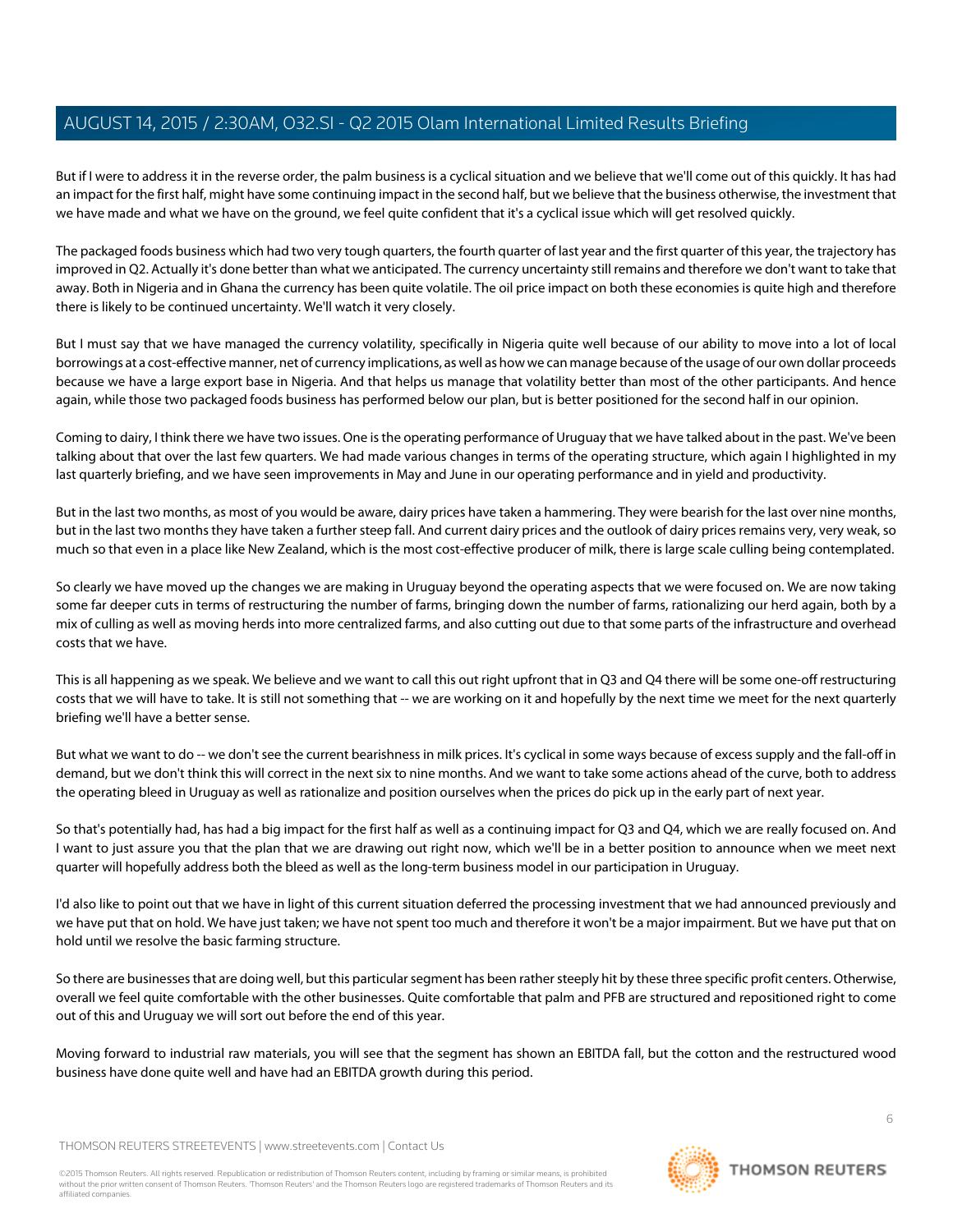The fall is primarily because of what I mentioned earlier. The SEZ business is a rather lumpy business, happens when we sell the prepared land there. And that was a large contributor to Q2 of last year, which is not there this year. And that's the difference in the EBITDA. But otherwise the core businesses of cotton and wood products are doing well. Rubber is at this point in time a marginal business and is more in an investment phase in Gabon where we are investing in the rubber plantations and we have a small trading business.

Nothing much on the invested capital also, with investments really going into the rubber business only.

So with that on the segmentals, I'll move on to cash flow. Like I mentioned, we have operating cash flows which have improved. Our working capital increase -- while there is an increase, it is lower than what it was last year. Tax paid is a marginal increase. And CapEx investments after MMI is ahead of last year, but if you remove SGD235m of MMI the free cash flow would have been higher as well as the CapEx investments would have been better than where we were last year.

And so on an overall basis we are pleased with the trajectory and we will stay focused on ensuring that we stay at FCFF positive. As we had called out previously, when we do the and complete the ADM transaction, there will be obviously a short-term impact on FCFF as well as gearing. But we don't intend to change any, at this point in time, change our strategic plan guidance for 2016, where we still believe staying FCFF positive for the year in 2016 as well as maintaining the gearing below 2 is something that we can still achieve.

So this is the gearing situation. Not changed much from December or compared to June of last year and we will hopefully maintain that going forward apart from the impact of the ADM when it happens.

A good solid liquidity position, about SGD1.4b in cash. And with RMI and secured receivables of almost about SGD4.7b and a large unutilized bank line, we feel quite comfortable with our liquidity position.

Thanks to a lot of the banking partners who are represented here and those outside this room, we continue to take measured deliberate steps to optimize our debt portfolio. We have done some more steps during the first half of this year, starting with the buyback of the rights expense -- our most expensive rights bonds. As well as in more recent past, announced a few days ago, a US dollar syndication wherein again we have refinanced what was a \$400m syndication, we have increased it to \$800m, but at better terms.

So again, these are small measured steps. Some of it is showing up in our lower interest cost, adding to our bottom line already, and is likely to continue to do so in the coming years, coming months and years.

So overall, just want to leave you, it's a good performance. We are pleased with the first half as well as second quarter performance. It has to be put in context of the poor quarter we had last year, so some part of the comparisons have to be hopefully dialed down. But we are on plan. We feel quite comfortably positioned across most of our business platforms and are focused on sorting out some of the underperforming units, and will ensure that they don't take away what the profitable businesses are making. We'll obviously continue doing what steps we need to take on optimizing our debt mix.

And as we do all this we will back growth, but very selectively in our prioritized platforms. And taking a few large big bets, one which we have completed at the start of this year, one which we hope to complete in the second half, and we're looking at a few which hopefully will enable us to stay with a growth pipeline which is in our prioritized platforms.

And the last part I would like to say is that the world is not a very -- even the events of this week, there is a significant amount of macroeconomic uncertainty, currency volatility specifically, which has hurt us in the last few quarters and which we need to manage quite carefully. So while we are well-positioned in our businesses, we are optimistic of where we are at this stage, but there is a note of caution and there is a significant part of keeping our feet on the ground and stay focused on managing what might come out especially because of what's happening around us in the world. And we hopefully will be able to manage it on an ongoing basis.

Thank you and we will take your questions.

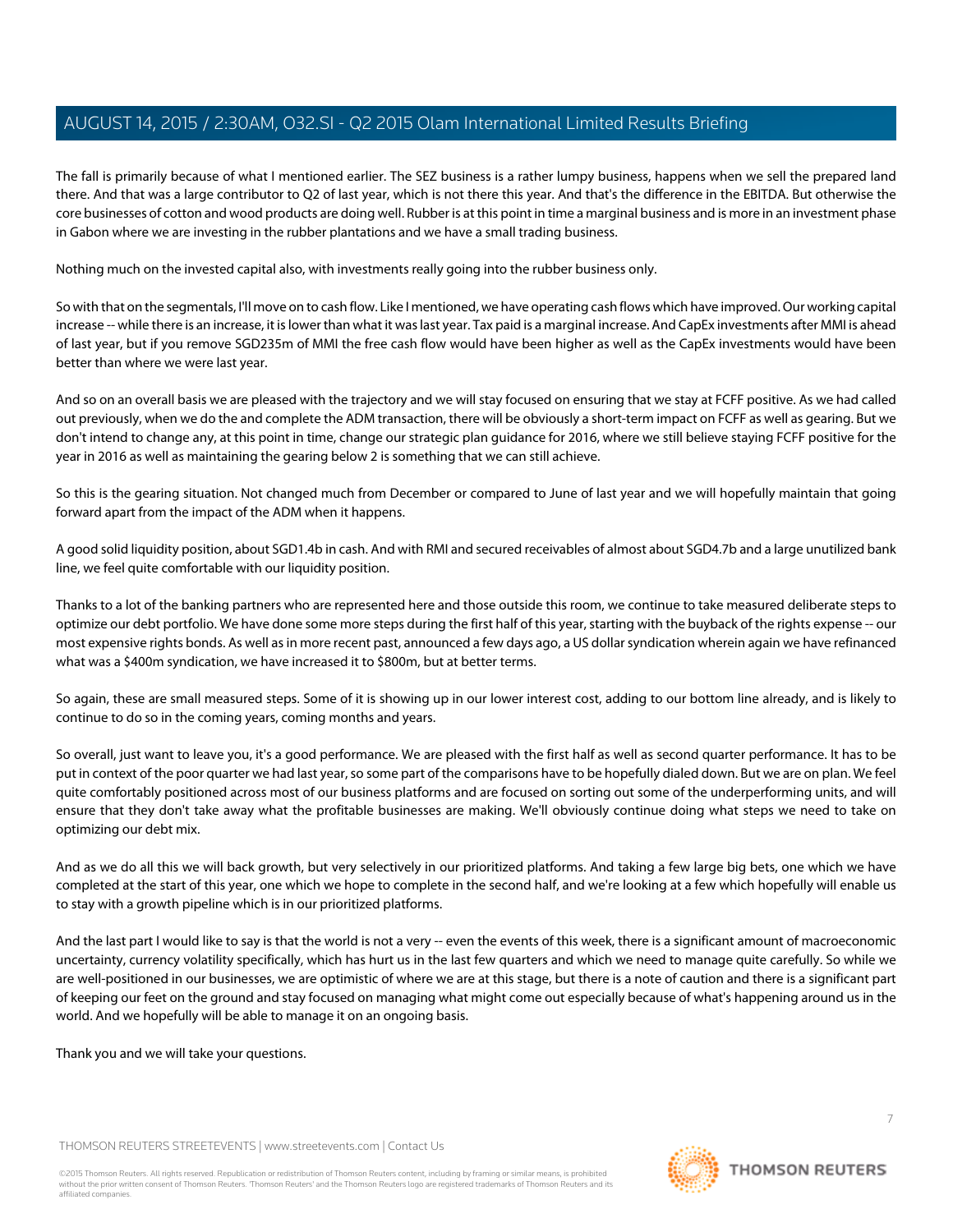# **QUESTIONS AND ANSWERS**

#### **Hung Hoeng Chow** - Olam International Ltd - Associate General Manager, IR

Thank you, Shekhar, for the presentation. Now we'll open the floor for question and answer. Please raise your hands and give us your name and the company you represent and the microphone will be brought to you. Yes, Chuck.

#### <span id="page-7-1"></span>**Chuck Spencer** - Morgan Stanley - Analyst

Thanks. It's Chuck Spencer from Morgan Stanley.

A pretty impressive performance in your edible nuts business. Can you give us some further insights into the performance of your almonds business when you look into that EBITDA number?

And also you mentioned some recent acquisitions in almonds in the US. Can you give us some numbers to that?

#### **A. Shekhar** - Olam International Ltd - Executive Director, Finance and Business Development

So obviously I'm not going to break out the EBITDA into each of those products. All I can say is in the plantation business, both in the US as well as in Australia, we have an upliftment because of a better than anticipated performance because of the absolute almond price which is fairly public. And in Australia we also had some impact because of the Aussie dollar devaluation which has impacted our costs. But, outside of that, I don't want to break it up into an EBITDA number of the total segment.

In terms of the increased investments, it's mostly planting more land in the US. These have not been new -- we have expanded the acreage by about roughly 1,100 acres of new planting that we have currently underway. But this will take time. These are greenfield plantations and we will be expanding the plantations on a leased -- this is land that we lease back and will be planting over the coming months.

#### <span id="page-7-0"></span>**Chuck Spencer** - Morgan Stanley - Analyst

And if I have the numbers right, it's 13,000 hectares of planted land in Australia in almonds --

#### **Sunny Verghese** - Olam International Ltd - Co-Founder, Group MD and CEO

Not 30,000 hectares; 30,000 acres.

#### **Chuck Spencer** - Morgan Stanley - Analyst

Acres.

# **Sunny Verghese** - Olam International Ltd - Co-Founder, Group MD and CEO

You said 13 or 30? 30,000 acres.

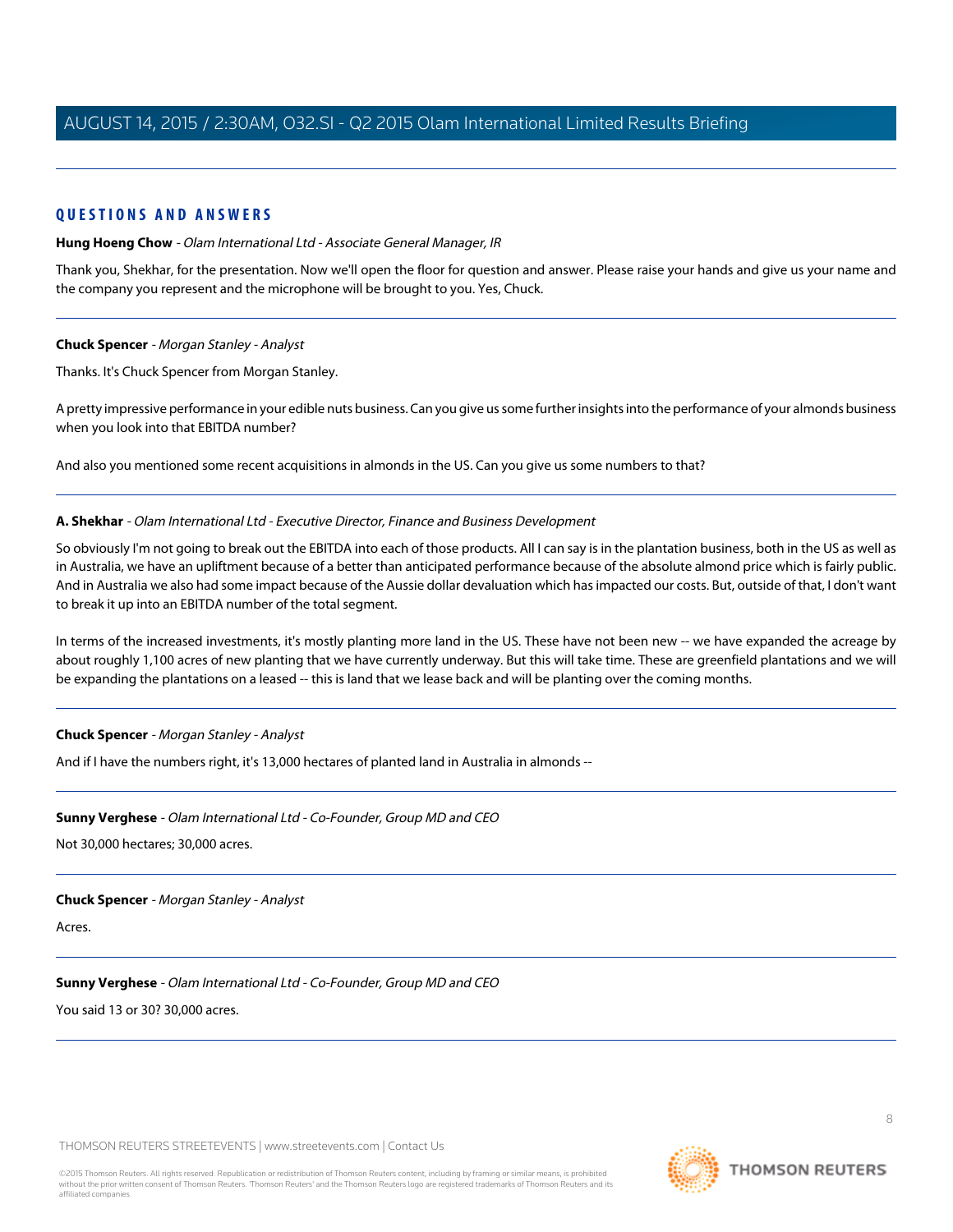**Chuck Spencer** - Morgan Stanley - Analyst

13,000 acres.

**Sunny Verghese** - Olam International Ltd - Co-Founder, Group MD and CEO

11,000 hectares roughly.

#### **Chuck Spencer** - Morgan Stanley - Analyst

11,000 hectares. And in the US?

# **Sunny Verghese** - Olam International Ltd - Co-Founder, Group MD and CEO

And in the US it's about 7,000.

# **A. Shekhar** - Olam International Ltd - Executive Director, Finance and Business Development

So if it's hectares, it's 11,000 and 3,000. If it is acres, it's 30,000 and 8,000 roughly.

#### **Chuck Spencer** - Morgan Stanley - Analyst

Okay. And that's all planted.

# **A. Shekhar** - Olam International Ltd - Executive Director, Finance and Business Development

Some part of the US is still under planting.

# **Chuck Spencer** - Morgan Stanley - Analyst

Okay. And following on, is there any thought being given to -- one of your strategic objectives is to unlock value in some of your high-performing businesses. Can you give us some insights into what areas you see that could -- that are high performing and you can unlock value? Thanks.

# **Sunny Verghese** - Olam International Ltd - Co-Founder, Group MD and CEO

I think you're not referring to one such opportunity. So I think there are possibilities for us to look at partial equity carve-out options and some of the businesses that we're talking about could be potentially candidates for that.

It's early days for us in terms of making those calls and determinations because it comes with some upsides and some downsides. The upside could be, it could clearly be illumination in value. If you look at comparable companies in those specific sectors and their valuations, it shows that there's a lot of hidden value in some of those assets and that could be illuminated. But it'll also come with some dis-synergies when you do an equity carve-out by a public flotation as well. We are weighing all of those options. We are nowhere near making any determination as to whether in the very short-term future we will actually execute on that, but that potential clearly exists.

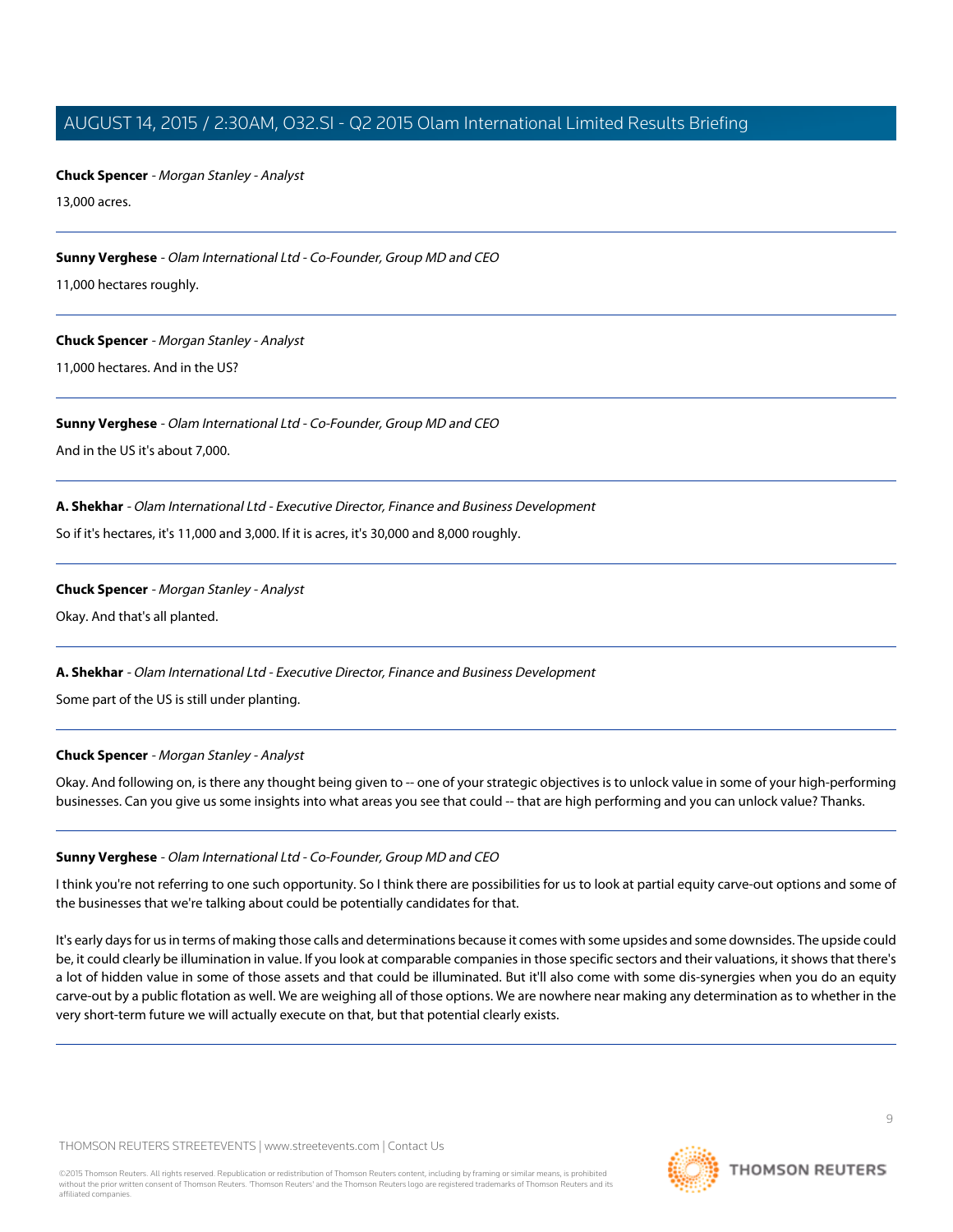# **Chuck Spencer** - Morgan Stanley - Analyst

Okay. Thank you.

# <span id="page-9-0"></span>**Gurdip Singh** - Press Trust of India - Media

Good morning. Gurdip Singh from PTI. What is it that you want to do in India? You said that Indian business is not doing very well just now. What is it that you want to do with that business now?

# **Sunny Verghese** - Olam International Ltd - Co-Founder, Group MD and CEO

No, I don't think he said the Indian business is not doing well; he probably referred to the peanut business in India. We have basically four activities in India.

We have a large edible nut operation. One part of that edible nut operation is we're amongst one of the largest exporters of blanched cashew kernels from India. We also import raw cashew nuts and (inaudible) to the other processors. And then we also import other edible nuts because India is a fast-growing edible nut consumption market. So we import things like almonds for distribution in India. So that's one business.

The second business for us is the coffee business. So we originate process and export both Robusta and Arabica coffees.

The third business that we have is a cotton business. And in some years, the cotton business would largely an export opportunity where Indian cotton is cheap and relatively better value than competing growths in other parts of the world, so it becomes a big exporter. Currently India is a big importer. And we also do a lot of and we also do a lot of local trading of the cotton, buying and trading and distributing the cotton to the textile mills in India. So that's our third business.

The fourth business is really a grains business, primarily focused on rice, which is mainly for export. And then there's a small wheat business which we do trade between where the wheat has grown in India, which is mainly in the Northern parts of India, and where wheat is also consumed in the southern parts of India where there's very little wheat that is grown.

So those are our main businesses, but we also do some spices business, we also do some sesame business, we do a few other things on the side as well, but the four main businesses are that.

We also originate peanuts from India and that business this year will be not doing as well, but it's a very small part of the overall peanut portfolio, as Shekhar mentioned. So within the edible nuts, peanuts is doing very well in US and not doing so well for us in Argentina and in India.

Sorry, the other big activity for us in India is sugar milling. We have two sugar mills, one in Barwani in Madhya Pradesh and one in Maharashtra. The sugar industry is going through a deep down cycle in India because India has had consecutive years of surplus crop. And because of being a partially -- not partially, almost fully regulated commodity, and the minimum support prices the government declares for sugar, it makes a processors life quite difficult in a period of excess stocks. So the mill is profitable from an EBITDA standpoint, but is still not generating a PBT at this point in time or it's about breakeven PBT levels.

# **Gurdip Singh** - Press Trust of India - Media

Is there anything you want to do about --

# **Hung Hoeng Chow** - Olam International Ltd - Associate General Manager, IR

# Can you take the microphone, please? Thank you.

THOMSON REUTERS STREETEVENTS | [www.streetevents.com](http://www.streetevents.com) | [Contact Us](http://www010.streetevents.com/contact.asp)

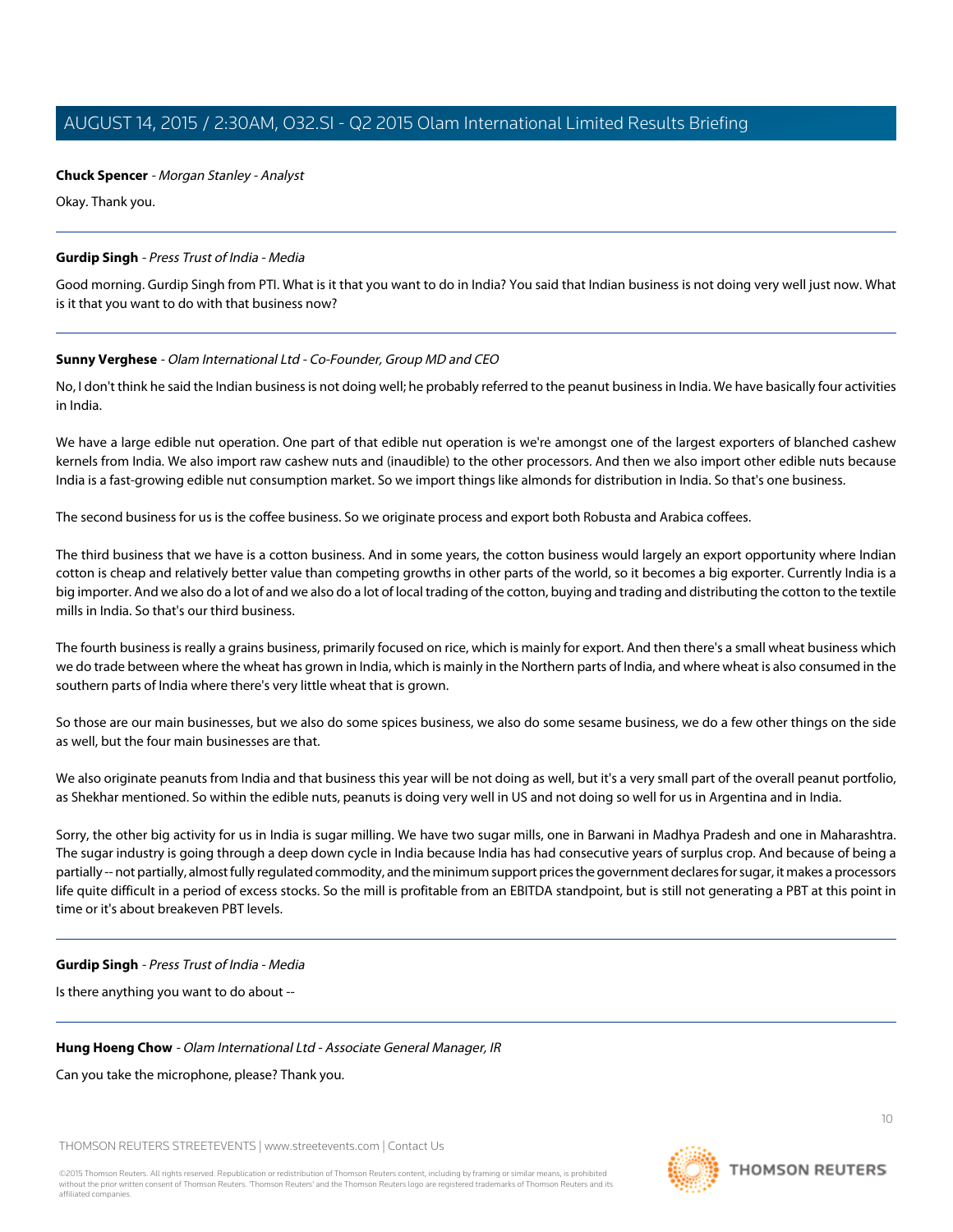#### **Gurdip Singh** - Press Trust of India - Media

Are you revamping that operation or are you up, increasing? What is going to do here?

#### **Sunny Verghese** - Olam International Ltd - Co-Founder, Group MD and CEO

Yes, so we believe that the sugar cycle in India will turn eventually. It has been a period of deep down cycle. So we continue to focus on extracting efficiencies in terms of outturn yields, production cost. We're also trying to upgrade our quality to be able to sell directly to institutional customers like Coca-Cola for example or Pepsi, both of whom are customers now, so we get a higher realization, higher margins. So change in product mix, change in -- improving production efficiencies, reducing production costs and positioning ourselves to take advantage of a potential upturn in the cycle sometime down the road.

We have also increased capacity to reduce overall production costs, particularly in Barwani, and we are now operating at almost full capacity in both these places.

#### **Unidentified Audience Member**

Hi. I'm Rafael from Bloomberg. I think you mentioned you will have -- might have some one-off restructuring cost in Uruguay in the next half. So what sort of range can we expect this cost to be?

#### **Sunny Verghese** - Olam International Ltd - Co-Founder, Group MD and CEO

It's difficult to give you a precise range at this point in time. What Shekhar told you is that by Q3 that will get clearer. But the plan is to reduce our total farms from the current roughly 49 farms that we have to about 32. And that will include then culling of cows from the 87,000 herd population that we currently have to somewhere around 50,000 cows. That will make it a more focused and closer, tighter operation. And then we will focus in building up the productivity in terms of milk production per cow per day and also reduce our overall cost.

In that context our milk production will come down from what we had thought at full scope of 49 farms and 87,000 cows of between 200m and 225m of liters of milk, that will come down to about 150m liters of milk. So we will shrink and then we will decide whether we want to grow again at an appropriate time. That shrinking will result in some restructuring costs. Today we have not crystallized that because as we're speaking we are establishing which farms and how many and where and all that stuff. By the third quarter that will become a little bit more clearer and we will share that with you at that time.

#### **Unidentified Audience Member**

Hi. I'm Steven from Barclays. I'd like to check with you regarding your edible nuts cultivation. Understand that this is a very high water-consuming product so I was wondering how would you have any plans already or for water sources and supplies of water for cultivation going forward, given that the edible nuts contribution has been very good and significant to your results.

#### **Sunny Verghese** - Olam International Ltd - Co-Founder, Group MD and CEO

Yes, so if you look at edible nuts, the only places where we have plantation interest are in Australia and in the US, and that is largely with regard to almonds. We are not upstream in any of the other crops. We are upstream in peanuts in Argentina where we farm on a leased basis, but that is rain-fit farming not irrigated farming. But almonds are fully irrigated operations in both places.

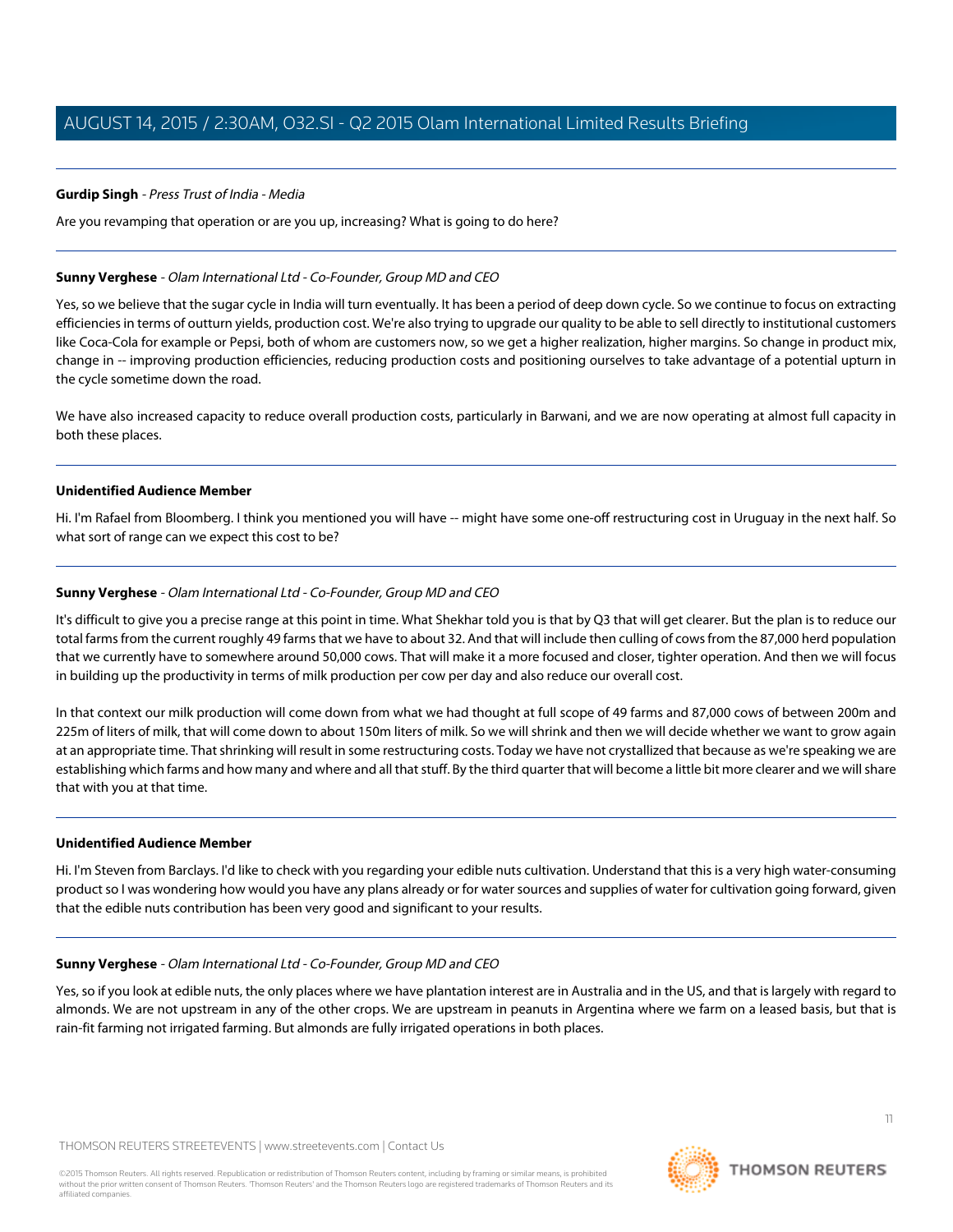So in Australia, as you know, we own significant permanent water rights, which will cover roughly about 60% of our total water requirements in Australia. So we have got high-security permanent water rights, which is the larger part of the investment in Australia. And the balance, 40% odd of water that we need, we access that water in the temporary markets. And we are very significant players in trading water in Australia in terms of both the temporary market as well as the permanent market, and therefore we feel quite hedged.

For example, we would have covered almost all our water requirements for the next cropping season, and therefore would have very limited exposure if Australia goes into further drought and there is more water rationing.

Second, in California, as you know, we are now in the fourth, fifth year of the drought. It's a very severe drought, but if you look at the last 100 years of Californian droughts, this is not unusual; it has happened before as well.

Fortunately for us all, our almond orchard assets in the US is based on groundwater supplies, not surface water allocations. The groundwater supplies will also have issues during drought in that the water tables will recede and therefore you will find water at more deeper depths. And that would mean extra cost of pumping that water because you have to pump it a longer distance, and as you go deeper you'll get more saltish, blackish water and you need to treat that water before its fit for application for irrigation.

But despite all those costs going up and the water cost going up, it will be reflected in the prices because a drought would also signify that productivity and overall production will be lower. So the objective estimate for the next crop in the US is 1.8 billion pounds. Our own internal house views will be somewhere around 1.85 billion pounds. But following on from this year's 1.87 billion pound production, these were two pretty poor years of production. And the impact of drought will continue for a while.

However, both our plantations in Australia as well as our plantations in California, we have given the plants their full water. In fact we've increased water usage in Australia from roughly equivalent 12.5 mega liters per hectare that we were applying before to now almost 14 mega liters per hectare. And similarly, all our orchards in the US have been fully supplied with water. And in both these places we have 100% drip irrigation so we have very high water usage efficiency. We also do fertigation there, so all the fertilizers are applied through the drip irrigation systems. So it's a very supplicated and high water usage efficiency structure for us.

But at the bottom line is that 80% of the world's almonds is grown in California and California produces 99% of the US almonds. And almonds, as I mentioned the last briefing also, requires very, very specific agro climatic conditions to grow it successfully. It needs a certain number of chill hours per hour during the growing season and if you don't get those chill hours you can't grow almonds or the yields will be very poor. It need, if temperatures go below zero degrees -- well, it needs those chill hours. If it goes below zero degrees you'll have a frost attack and you'll have to uproot your almond plants.

So there are very few places in the world where you can grow almonds, four locations principally. So I think, given the growth in almond consumption, I don't see any real alternatives to grow almonds in new territories and new areas. Both Australia, which is the second largest producer of almonds, and the US, which is the number one producer of almonds, have both got water issues. But we have to manage in the way we hedge our water sources in terms of having more reliable supply in the US through groundwater, in Australia through permanent water rights, and through better water usage efficiency irrigation technologies that should help us manage the water constraints.

<span id="page-11-0"></span>But all the PR, the negative PR about almonds using a lot of water, disproportionately more than other crops or it uses a big chunk of California's water, that is all now proven to be hogwash. It was initially in the news, but I think objective data on how much water in California is actually used by almonds and pistachios etc, now is there in the public domain and that controversy about almonds taking a lot of that water is now put to bed.

# **Miyuki Tani** - Nikkei - Media

Hi. Miyuki Tani from Nikkei. I have three questions. One is about your takeaway on macroeconomic uncertainty and related to China. How does the economic slowdown in China affect your business? Have you seen any impact? If so, what business and to what extent? And how do you see the economy going forward and what will it affect your business in the future?

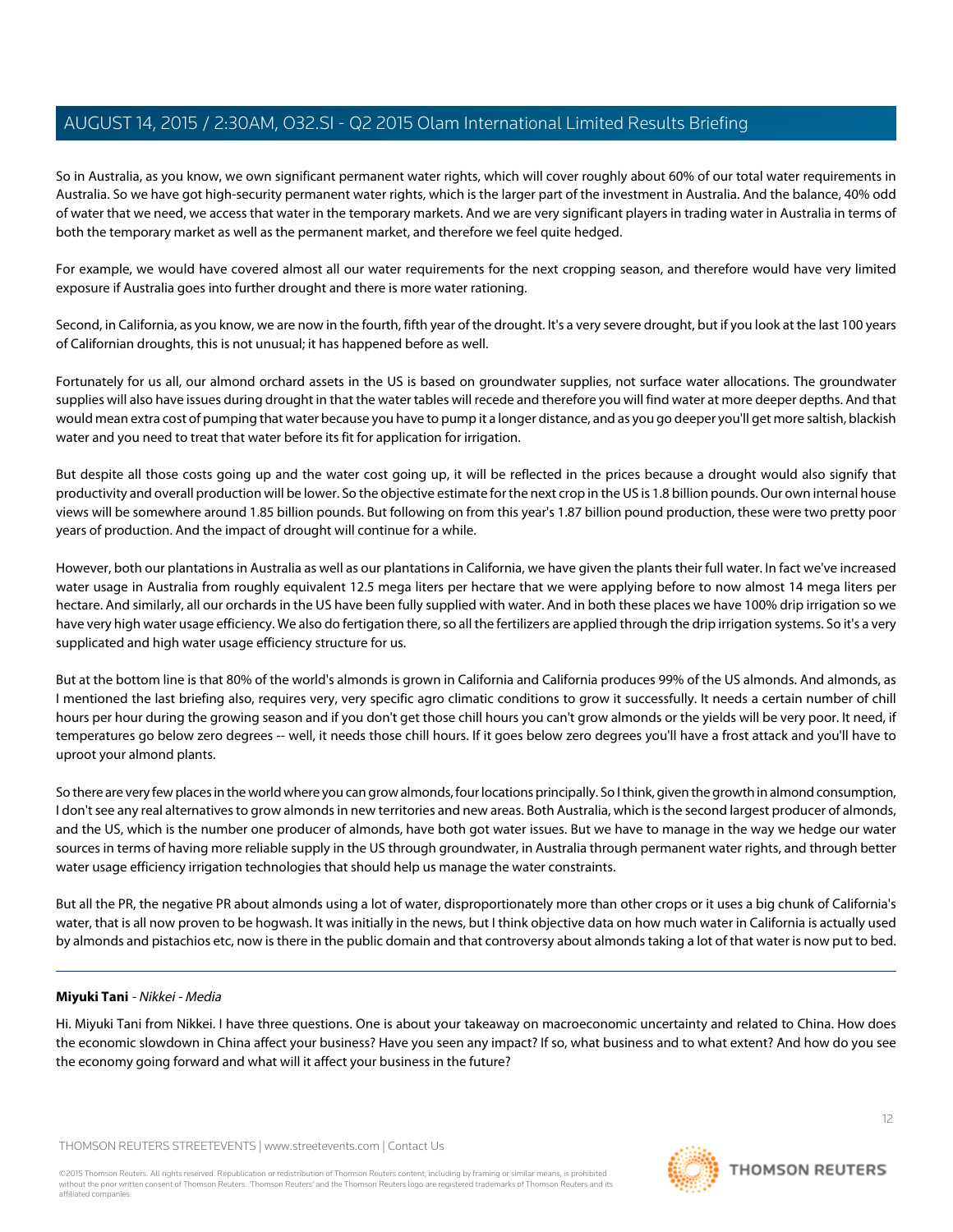And also related to the devaluation of yuan and some following Asian currency devaluation, you have talked about some African currency devaluation, but have you seen any -- will you really have any impact on that?

Secondly, about the coffee and cocoa business, I think there was a mention about an opportunity that you are looking at. What is that? Is that an invest -- new acquisition or any investment?

Third question is about Uruguay dairy business. Is there any option of considering divesting from it? Do you have any changes --

#### **Sunny Verghese** - Olam International Ltd - Co-Founder, Group MD and CEO

Okay. So first on China and the impact of China on our business, firstly, as you've seen, China has had, relative basis, a slowdown in its economy. It has dramatically impacted some commodity asset classes in terms of demand originated from China.

Over the last 20, 30 years China has been a big driver for the delta in demand for industrial raw materials and that includes things like coal and iron ore and copper and steel and everything else. And you can see from the reports and results of all the mining companies and resource companies that have declared their results that they have been deeply impacted. So all the energy companies, all the mineral resource, metals companies, because China was a big driver of the demand and with China slowing down, they've all had significant impacts.

There hasn't been that kind of impact in food. So we are only in the food business. Even if you see the kind of impairments that conglomerates that are in food feed and industrial resources have taken, they've all taken big impairments on the industrial resources side, but no impairments in the food and feed side.

So food mostly is recession-resistant. Just because there is a slowdown, you don't start suddenly consuming less food. You might do it for health and other reasons, but not really because there is a recession. So we don't see a big impact in demand reduction in China in the food space. China's food consumption has really not declined in any meaningful way and therefore that has had not much of an impact.

The devaluation of the yuan, again, as most commentators have now said, while it's a surprise and I think everybody was caught by that surprise, is really very modest. And in the long run I think it will be very good because China is really signaling that it is willing to allow its currency to float more freely and for market forces to determine the true value of the currency.

So the devaluation that has occurred over the week, 3%, 4%, will impact China in two ways. Its exports will become more competitive. So we export, for example, garlic out of China and in some years peanuts out of China. That China will become more competitive going forward. But for us China is mainly a domestic market and a devaluation will increase the import prices for those imports and that can have some impact on demand, and that will be experienced by us in the products that we are selling into China.

But a 3%, 4% devaluation compared to the 50% devaluation we see in some of our other markets, it's a non-event for us. I don't think this is going to impact our business in any meaningful way as far as China is concerned.

Your second question was about coffee and cocoa, and you alluded to something that Shekhar said about a potential transaction. What he was referring to was a transaction that we announced some time ago in December of last year where we announced that we are buying ADM's cocoa business worldwide and he was just making a reference to when that transaction will complete. So it is not something that new that we're contemplating. It is something that is already announced and he mentioned that we will complete the transaction in quarter four. So that was your second question. Your third question I forget now.

#### **Hung Hoeng Chow** - Olam International Ltd - Associate General Manager, IR

Uruguay.

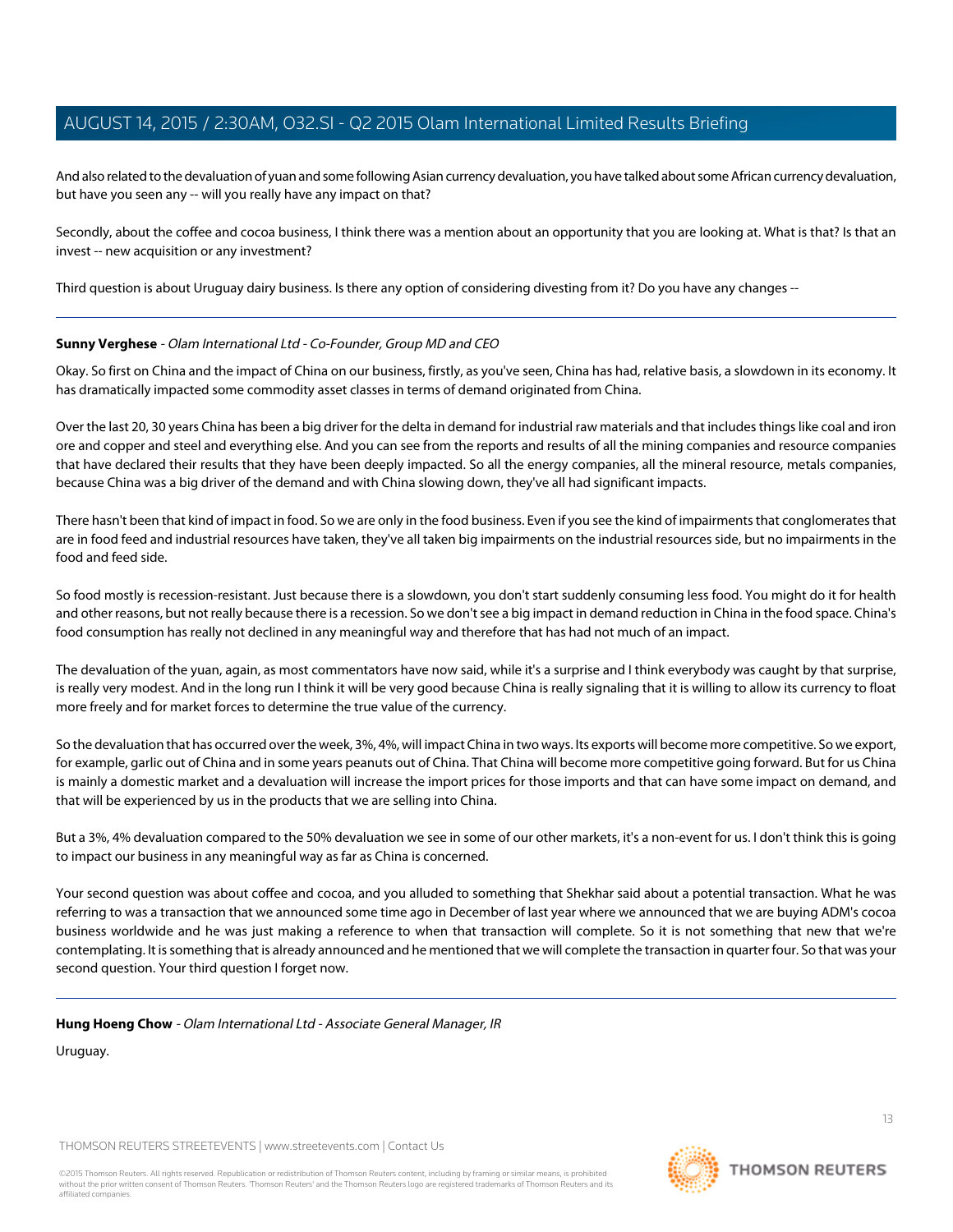# **Sunny Verghese** - Olam International Ltd - Co-Founder, Group MD and CEO

Uruguay, yes. So, as we have mentioned before, our dairy business has got three components, three parts. One is an upstream farming part and in upstream farming we have two systems of farming. In Uruguay we do pasture-based dairy farming and in Russia we do confinement-based dairy farming.

Out of these two categories of upstream dairy farming that we do, Russia is doing very well. It is doing well operationally. It is also doing well because, while we have been impacted by falling dairy prices in Uruguay, in Russia, because of the sanctions against Russia -- Russia banned the import of dairy products -- so Russian dairy prices are very remunerative today. So that business is doing very well. Because of operationally having a solid business there, and we are very comfortable with confinement-based dairy farming, which is easier to manage; pasture-based dairy farming is more complex to manage.

Now in the pasture-based dairy farming in Uruguay, where we have forewarned you today that we are going to further restructure the business and we will share with you what that impact will be, it is a wrong time to contemplate any divestment because we are today having lifetime low, historically low dairy prices, so sentiment in the business about value of dairy assets is very low. So it does not make any sense to contemplate a divestment. Secondly, we are performing poorly in Uruguay in our dairy farming operations and it again does not make sense when you are performing poorly to consider a divestment.

So our objective and our focus is to first bring that business to health and hopefully by then the dairy cycle will also turn and then all our options whether we hold it or divest it can all become more relevant. At this point in time we're just focused on restructuring the business and restoring it to profitability, and waiting for the dairy cycle to turn.

As Shekhar mentioned, it's important to also note that at current dairy prices -- I don't know how many of you are following the strikes in the UK by dairy farmers or the strikes in France by dairy farmers, or the suicides that have been reported in New Zealand, that farmers absolutely struggling to repay their loans.

So the dairy industry -- and, as we all know in the commodity business, the cure for high prices is high prices and the cure for low prices is low prices. When prices in dairy remain below the cost of production for prolonged period of time, there will be a massive supply response. And if prices are high for a long period of time, there will be a massive supplier response, which will lead to lower prices. And therefore we see these cycles in the emerging markets. That has always been the case. It will never change going forward as well. That will be the scenario.

So we have to tide through those cycles and that is why as our strategy we are not focused on one commodity. We are in 16 platforms, 44 agricultural commodities, and that diversification allows us to be a little bit more predictable about our earnings. Where we will have some down cycles and pressures in some commodities in some years, overall as a portfolio we have proven over the last 25 years that that model has worked well for us.

# **Hung Hoeng Chow** - Olam International Ltd - Associate General Manager, IR

If there are no questions from the floor, I'd like to take some questions from the webcast.

What is the estimated net adverse impact of the continuing currency devaluation during the quarter? Do you think it will be lifted by the end of this financial year?

# **A. Shekhar** - Olam International Ltd - Executive Director, Finance and Business Development

For this quarter -- in the last two quarters we had talked about an adverse impact of currency. During Q2 the reason why we didn't mention anything because we managed it. A lot of the currency exposures had been brought back into balance and we had borrowed locally, paying up a higher interest cost instead. So for this quarter two there was really no adverse impact of currency. Actually there is a slight positive impact. We can't

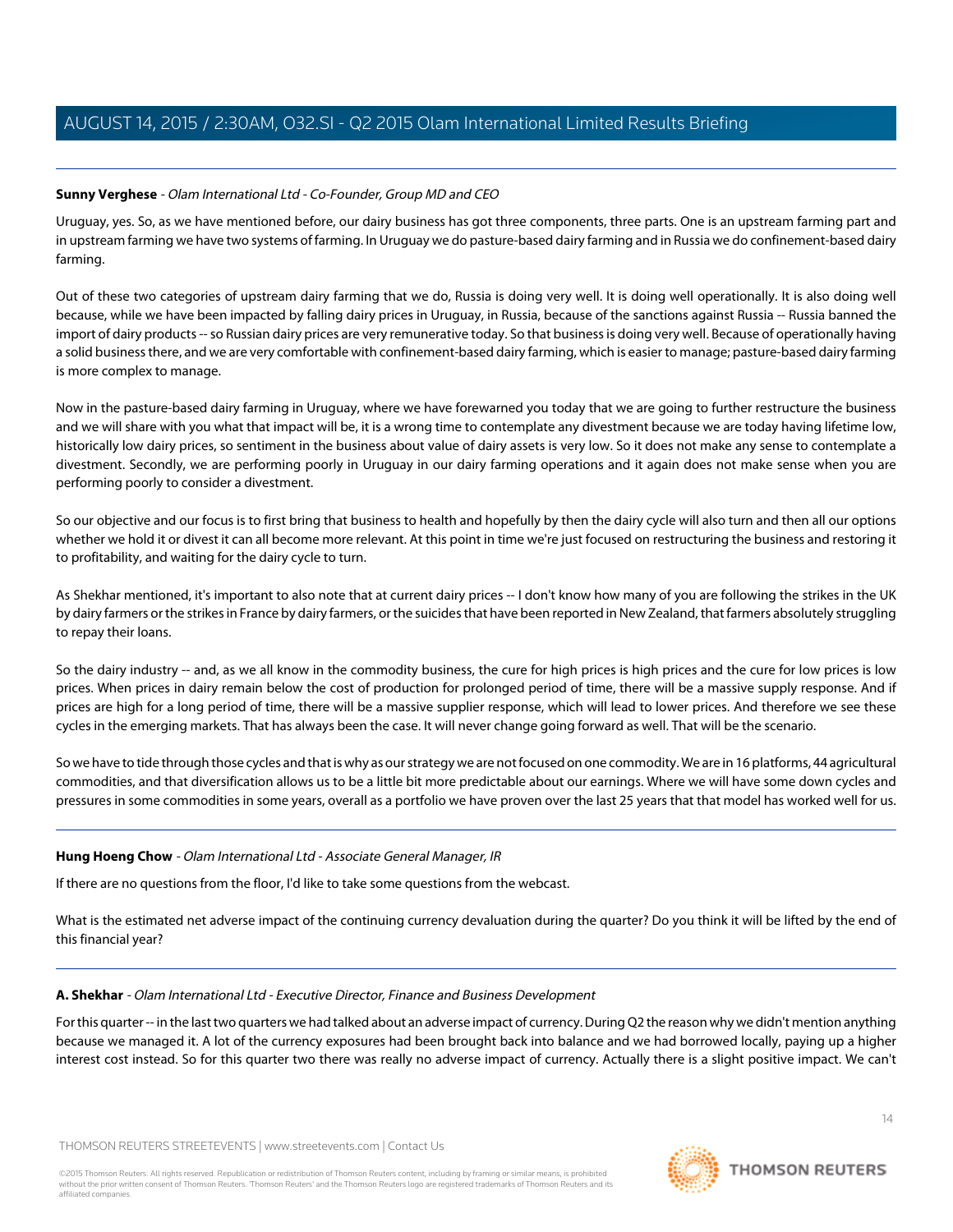predict for the future. There is still uncertainty in most markets. What we can see is that in the markets where we are export-dependent more devaluation is unlikely to impact it.

There was an earlier question on Asian currencies. The reason why we didn't point out about Asian currency devaluation is that most of our businesses in Asia are export-linked and therefore it would be neutral to positive for our businesses. There's a lot of devaluation in LatAm again we think is going to be neutral to positive to our business. It's only in places where we are import-dependent and have a domestic distribution business which is predominantly based on imports, that's where the impact is likely and we'll have to manage it as best as we can in terms of some mix of using our export dollars, some mix of local borrowing and some mix of managing the currency more smartly.

#### **Hung Hoeng Chow** - Olam International Ltd - Associate General Manager, IR

Related question is, its anticipated impact on food staples and packaged foods, given the discussion on currency volatility in emerging markets in Africa as well as the continued weakness in oil, which might have helped driven some growth in the country's debt.

#### **A. Shekhar** - Olam International Ltd - Executive Director, Finance and Business Development

It's certainly a concern, like I highlighted, and we'll have to see how it is, how some of these countries which are oil dependent will have an impact on lower oil prices, which we think that is probably likely to continue. And the currencies could devalue but at the same time, they've also devalued quite significantly already. So we're talking about 40% to 50% in some cases devaluation that's already happened. And we'll like to see how it can't continue forever. These cycles do happen and hopefully it will settle down in the coming months and years -- within the year.

# **Hung Hoeng Chow** - Olam International Ltd - Associate General Manager, IR

There are two questions in relation to the ADM cocoa. If we exclude the ADM cocoa, do you think the free cash flow to firm will be positive at end of financial year 2015?

# **A. Shekhar** - Olam International Ltd - Executive Director, Finance and Business Development

Yes, that's what we are working towards and if you've seen the last four quarters, we're pretty much been maintaining our free cash flow, FCFF, positive. And notwithstanding the ADM cocoa, that will be a one-shot \$1.3b so obviously it will have an impact on that quarter, but without that we expect to be positive.

#### **Hung Hoeng Chow** - Olam International Ltd - Associate General Manager, IR

As a result of delay in closing ADM cocoa, do you think there will be any additional cost to it?

# **Sunny Verghese** - Olam International Ltd - Co-Founder, Group MD and CEO

No, it's already said that there will be some -- it will be an opportunity lost that we are not going to this year be able to get the full value of that integration. So if we're going to close the transaction in quarter four, we'll have a lot of cost that we'll be writing off this year related to the transaction and we'll have very little revenues to show for it. So in that extent it will be little bit negative.

But we feel that we are buying this asset at the right time and we are very pleased with the various work-streams in terms of the people that we want to retain etc, all that being tied up. So we are looking forward to integrating the acquisition after we have completed the transaction.

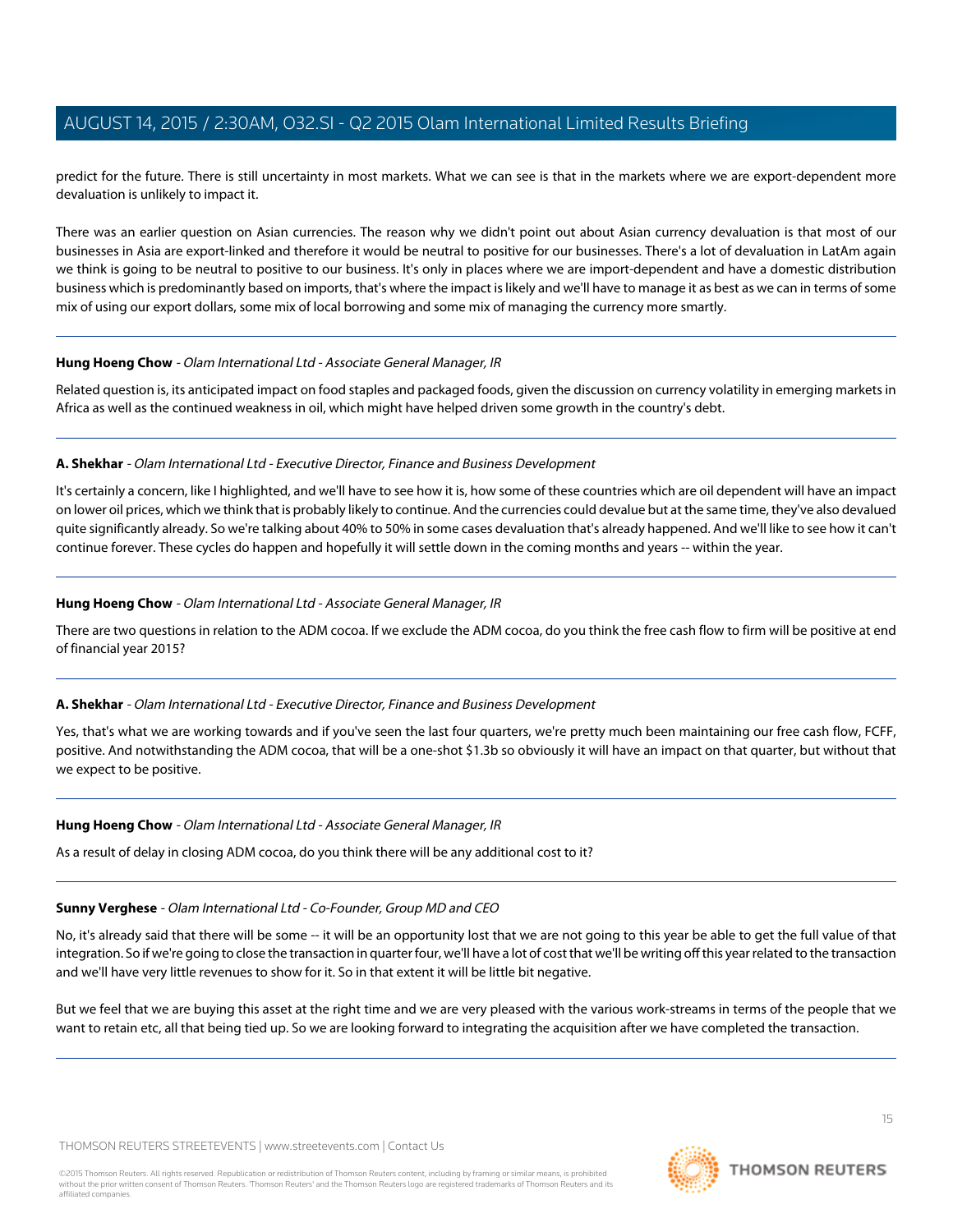#### **Hung Hoeng Chow** - Olam International Ltd - Associate General Manager, IR

This aside regarding ADM cocoa, will there be any additional CapEx on top of the \$1.3b?

#### **Sunny Verghese** - Olam International Ltd - Co-Founder, Group MD and CEO

There'll be the normal maintenance CapEx. In our announcement we had broken down what our estimate of the CapEx is going to be. So that will be there. We're not thinking of really investing more right now till we have integrated that business. Whatever is the normal maintenance CapEx required to maintain the productive capacity all the assets that we have bought, that will obviously be spent.

#### **Hung Hoeng Chow** - Olam International Ltd - Associate General Manager, IR

This is a question on general CapEx. Overall CapEx, do you have a guidance for the next three years?

#### **Sunny Verghese** - Olam International Ltd - Co-Founder, Group MD and CEO

Yes, so I think we have mentioned that -- so firstly we had told you that we will raise SGD1.5b of cash flow by various initiatives that we are taking to divest, partially sell down etc. etc. Out of that we have done SGD966m. We are roughly SGD534m to complete before 2016. We feel that we are well on track to release that cash flow so we have no reason today to change that guidance.

The second thing that we told you is compared to our past, where we did a lot of what we can string-of-pearls, bite-sized, smaller acquisitions, we have moved our stance now, strategic orientation now to doing fewer, but bigger deals that will move the needle for us. So the two examples that you saw this year, which is the potential ADM cocoa business acquisition, as well as the peanut-sheller acquisition MMI, McCleskey Mills, is consistent with that change in tack, that we will do fewer transactions, we will do them in our prioritized platforms -- we have six prioritized platforms -- but they will be little bit more larger transactions and they will be transactions that will move the needle for us.

So that is something that will continue. We don't have a precise number to give you today, but when we complete our strategy refresh, which we do every year in November, once that is done, if there is any change and we have crystalized the next three year CapEx plan more clearly, we will communicate that to you as we have done in the past.

#### **Hung Hoeng Chow** - Olam International Ltd - Associate General Manager, IR

There's specific question on page 20 of the presentation on the liquidity position. How much of the unutilized bank lines is committed facility?

# **A. Shekhar** - Olam International Ltd - Executive Director, Finance and Business Development

Roughly about 30% of that is committed and mostly we always keep for those bilateral lines committed or uncommitted. We like to operate at something like about 40% to 50% of our utilization, which keeps buffer for any steep price increases etc. So it's pretty much in line with what it has been in the past.

# **Hung Hoeng Chow** - Olam International Ltd - Associate General Manager, IR

What is the average loan cost at the moment?

#### **A. Shekhar** - Olam International Ltd - Executive Director, Finance and Business Development

Sorry?

THOMSON REUTERS STREETEVENTS | [www.streetevents.com](http://www.streetevents.com) | [Contact Us](http://www010.streetevents.com/contact.asp)

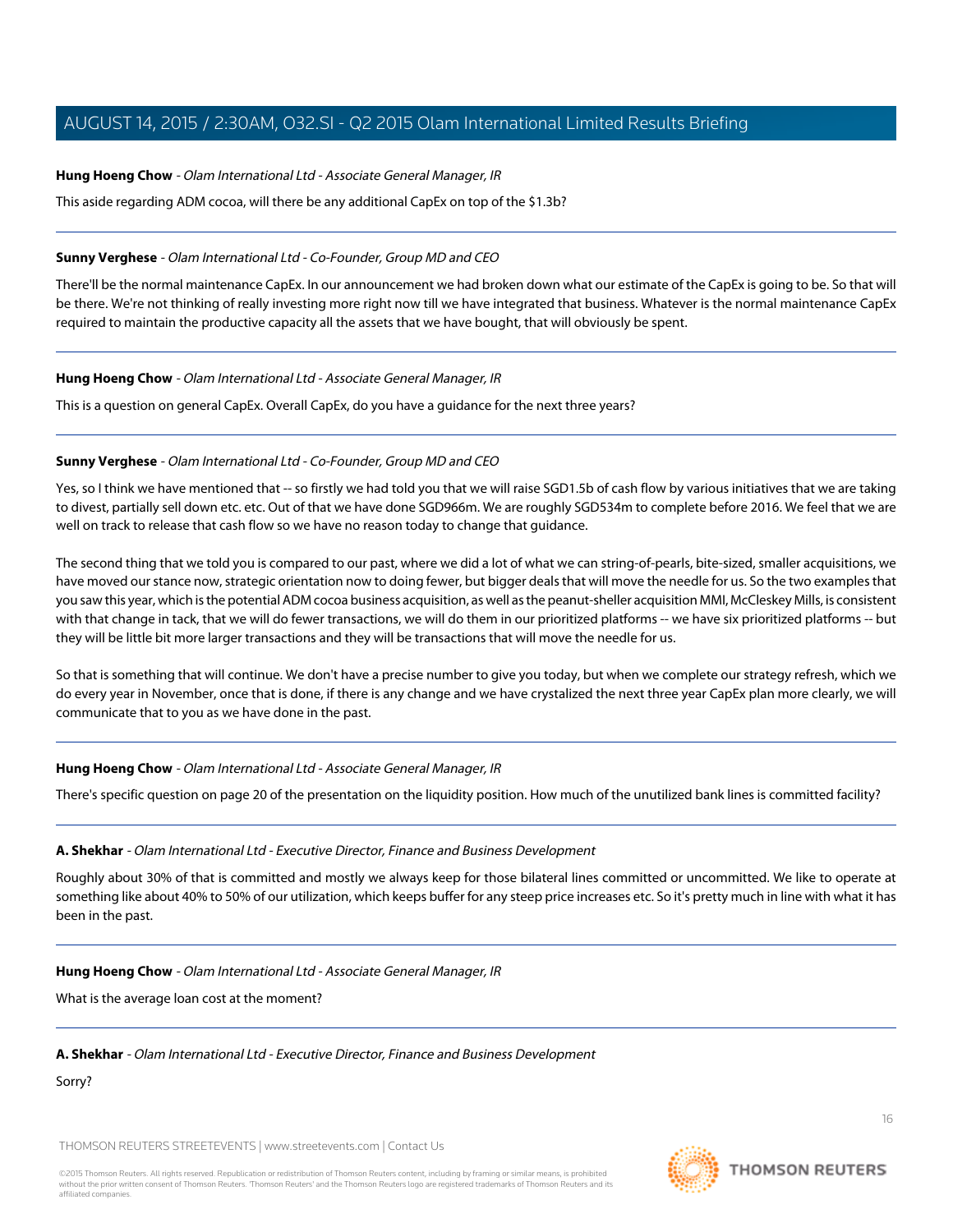#### **Hung Hoeng Chow** - Olam International Ltd - Associate General Manager, IR

Average lending cost.

#### **A. Shekhar** - Olam International Ltd - Executive Director, Finance and Business Development

It widely differs. It's been a question that we have addressed in the past. Our short-term borrowing costs are different from our ?- or obviously anything that we issue on the debt capital market, that is actively traded so you can see the cost of five-year at somewhere between 3.8% and 4% kind of debt cost. And at the lower end it is obviously much lower; these are all self-liquidating working capital lines and that's much lower, between 50 basis points and 100 basis points, at that level.

#### **Sunny Verghese** - Olam International Ltd - Co-Founder, Group MD and CEO

So cost of borrowing has definitely come down and it's come down in the five-year tenure that Shekhar has referred to by between 200 and 250 basis points. So that is dramatic re-rating of our debt.

# **A. Shekhar** - Olam International Ltd - Executive Director, Finance and Business Development

But must say that there is still obviously debt that we have issued previously, which is still not rolled over, and that will take the next couple of years to rollover. So current average cost of borrowing is not -? that's what we have issued fresh in the recent past or where it is trading today, but the cost to the Company would be higher for debt which has been issued at higher coupons earlier.

# **Sunny Verghese** - Olam International Ltd - Co-Founder, Group MD and CEO

Yes, the legacy loans that we carry.

# **Hung Hoeng Chow** - Olam International Ltd - Associate General Manager, IR

There's one question which I think is a very common question. T's been asked before. What is the Company's top three largest currency exposure?

# **A. Shekhar** - Olam International Ltd - Executive Director, Finance and Business Development

Largest currency exposures in terms of really traded currencies, we would have a very large euro exposure, but it is very easy to hedge and a very liquid market. A large sterling exposure, especially for our cocoa business, and the large Aussie exposure amongst the, let's say, liquid traded currency markets.

In the smaller markets -- not necessarily smaller for us -- in the African currencies it is obviously naira and cedi, which are probably two large [currencies] (corrected by company after the call). The French West Africa is all linked with the euro so that's pretty much a euro exposure for us.

And in Asia, it's really the rupiah, dong and Indian rupee which would be the three big exposures. But this is a larger part of our business, but not necessarily currency exposures that we run in each of these currencies.

#### **Hung Hoeng Chow** - Olam International Ltd - Associate General Manager, IR

A question on weather. What is the impact of El Nino? Any update you have for us?

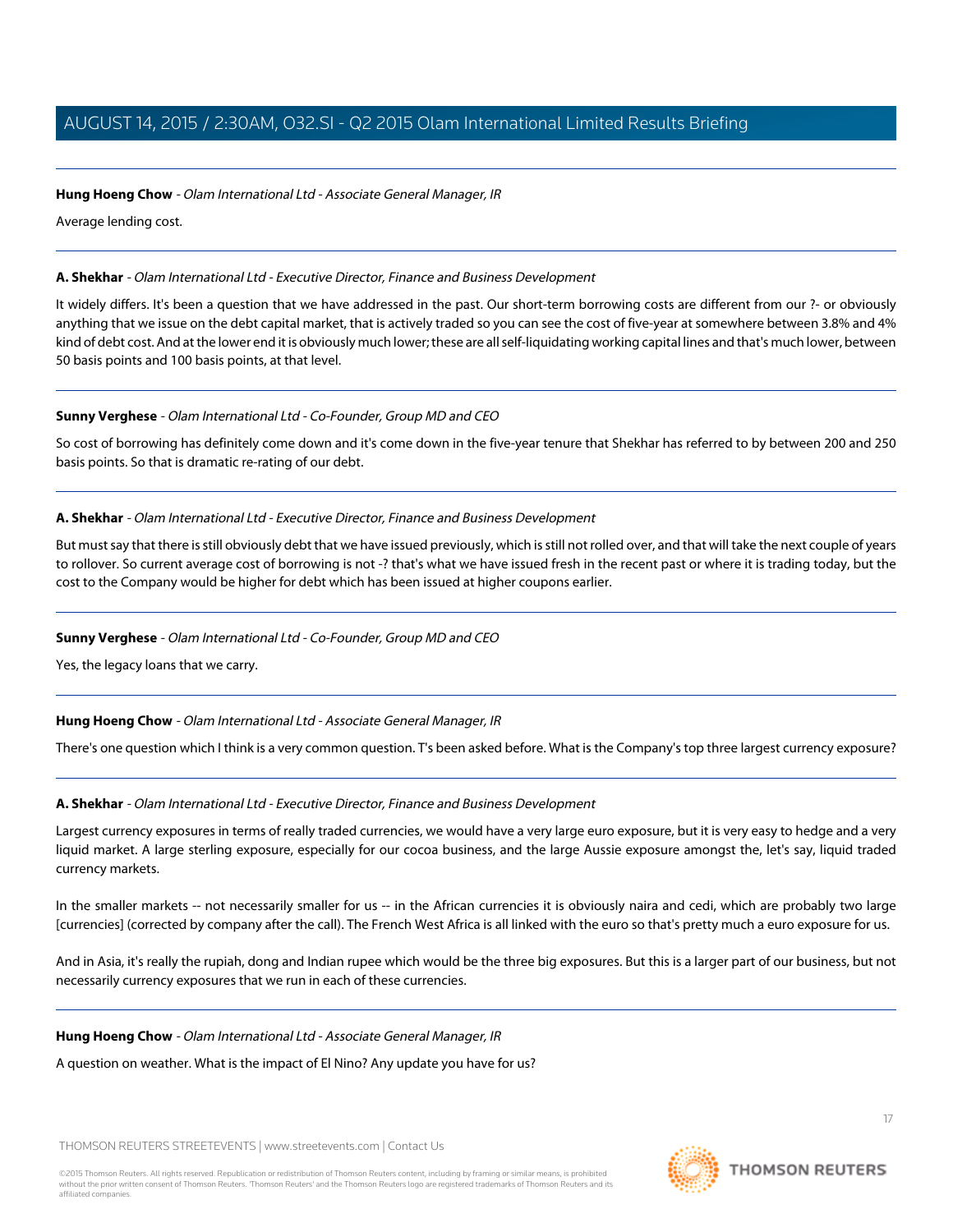# **Sunny Verghese** - Olam International Ltd - Co-Founder, Group MD and CEO

Yes, so our view is that this is going to be a relatively mild El Nino. So the reports that you have read in the papers about this being the worst El Nino in 100 years, we think there is no evidence that backs that. So the big super El Nino years were, if you take the 1982 and 1997 El Nino years, they were what we call the real super El Nino years. And if you look at all the indicators, there is clear evidence that this is not going to be anywhere near a super El Nino and I think therefore the impact of El Nino would be quite modest. We think it will be a mild to slightly, but below even an average El Nino year.

# **Hung Hoeng Chow** - Olam International Ltd - Associate General Manager, IR

We got another question on optimizing the loan portfolio. Do you have any plan to come back to the US bond market over the next 12 months?

# **A. Shekhar** - Olam International Ltd - Executive Director, Finance and Business Development

We continuously evaluate this on an ongoing basis. We don't have any major financing, new financing requirement, but refinancing we'll do on opportunistic basis if we see any good opportunities. But we're not in a major new debt-raising mode and we don't need to, and so at this point of time it's open.

# **Hung Hoeng Chow** - Olam International Ltd - Associate General Manager, IR

Any intention to obtain an S&P or Moody's credit rating, any timing?

# **Sunny Verghese** - Olam International Ltd - Co-Founder, Group MD and CEO

No.

# **Hung Hoeng Chow** - Olam International Ltd - Associate General Manager, IR

All right. I think we have covered most of the questions that come from the webcast. Is there any other questions from the floor? If not, I would like to bring this briefing to a close and we thank you for your attendance today.

# **Sunny Verghese** - Olam International Ltd - Co-Founder, Group MD and CEO

Thank you very much.

# **A. Shekhar** - Olam International Ltd - Executive Director, Finance and Business Development

# Thank you.

# **Hung Hoeng Chow** - Olam International Ltd - Associate General Manager, IR

See you next quarter.